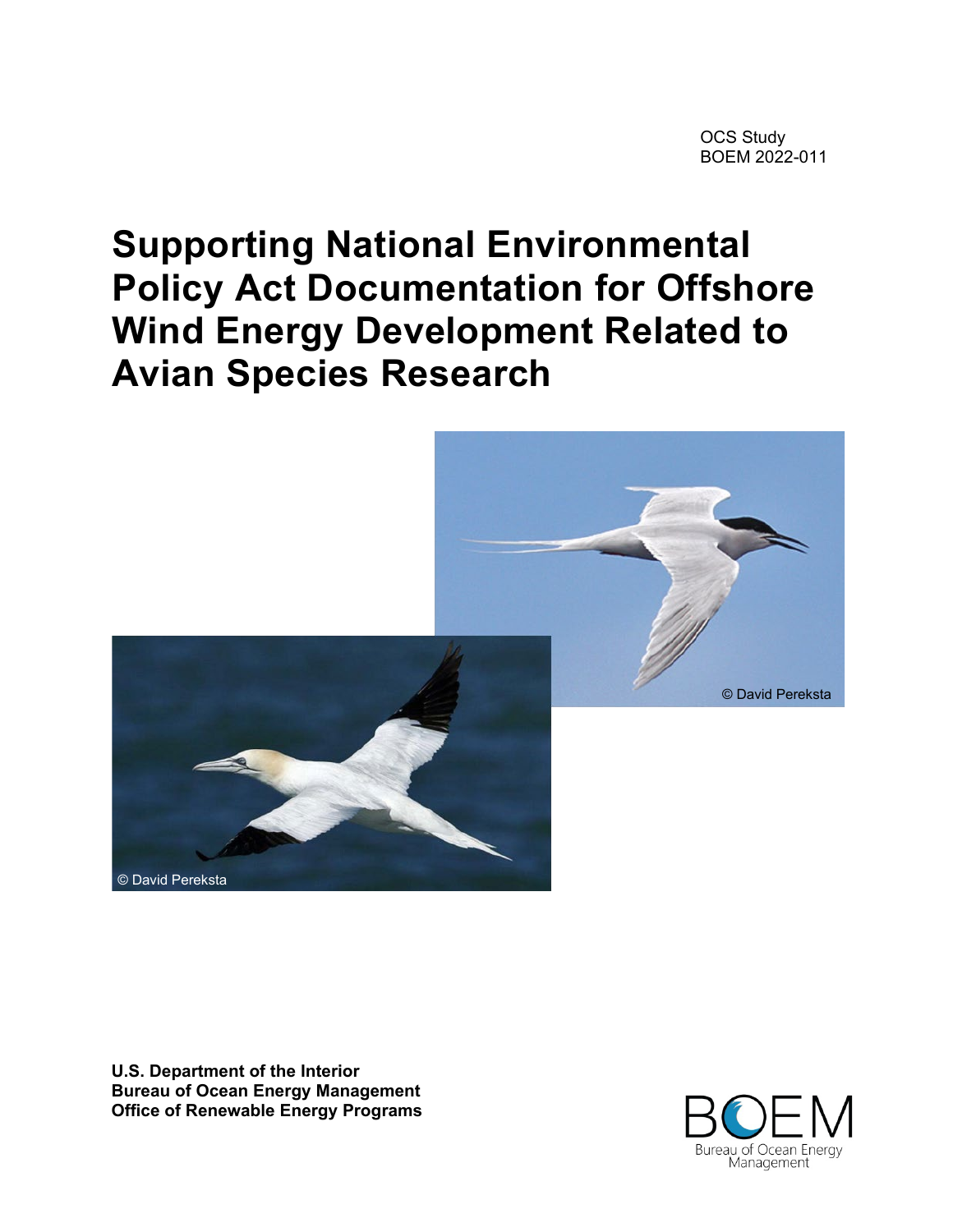# **Supporting National Environmental Policy Act Documentation for Offshore Wind Energy Development Related to Avian Species Research**

April 2021

Authors: Keith Fernandez Pamela Middleton Jennifer Salerno Bethany Barnhart

Prepared under BOEM Call Order #140M0121F0012 By Booz Allen Hamilton 8283 Greensboro Ave McLean, Virginia

**U.S. Department of the Interior Bureau of Ocean Energy Management Office of Renewable Energy Programs**

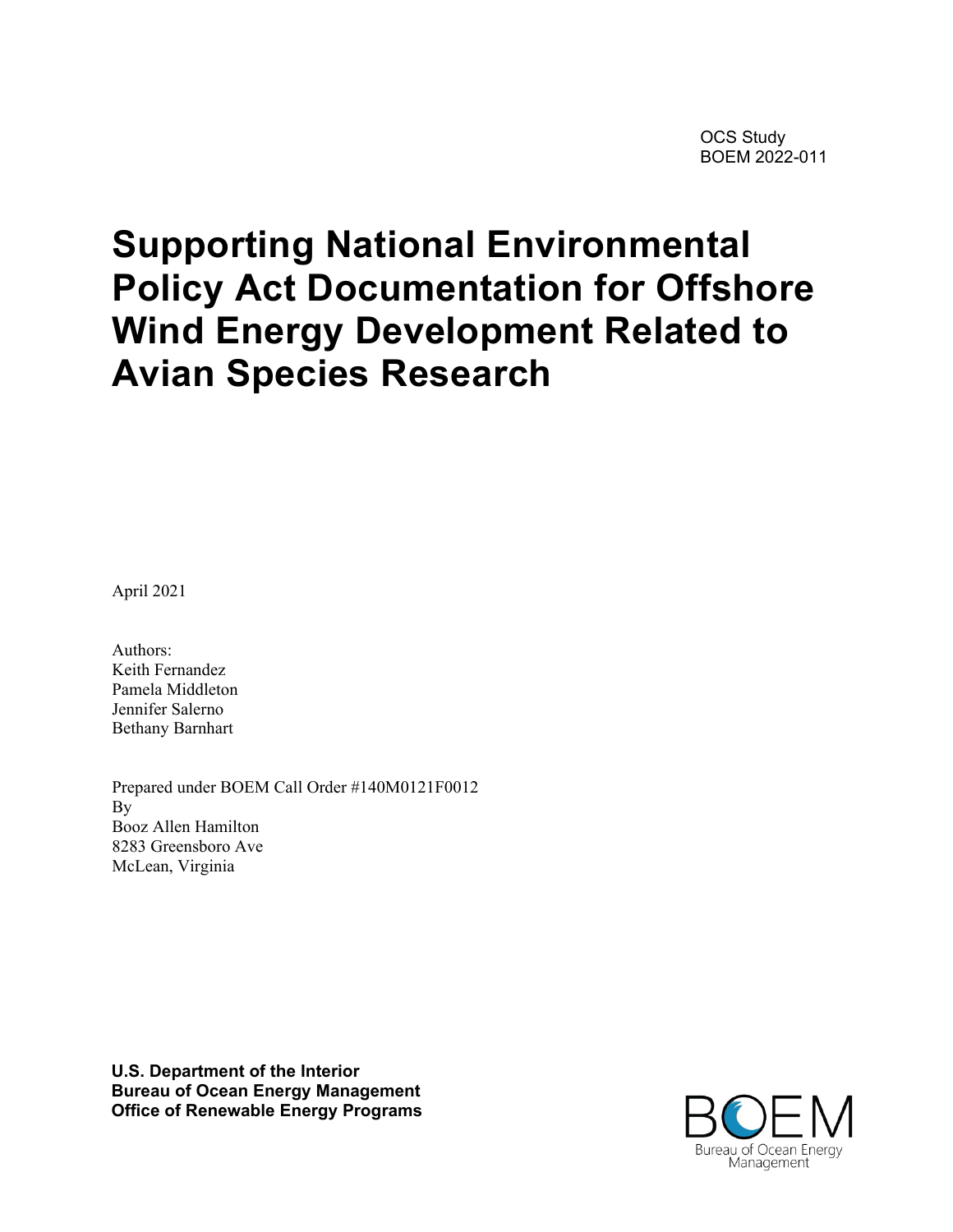# **DISCLAIMER**

Study concept, oversight, and funding were provided by the U.S. Department of the Interior, Bureau of Ocean Energy Management (BOEM), Office of Renewable Energy Programs, Sterling, VA, under Call Order 140M0121F0012. This report has been technically reviewed by BOEM, and it has been approved for publication. The views and conclusions contained in this document are those of the authors and should not be interpreted as representing the opinions or policies of the U.S. Government, nor does mention of trade names or commercial products constitute endorsement or recommendation for use.

# **REPORT AVAILABILITY**

To download a PDF file of this report, go to the U.S. Department of the Interior, Bureau of Ocean Energy Management website and search on 2022-011. The report is also available at the National Technical Reports Library at [https://ntrl.ntis.gov/NTRL/.](https://ntrl.ntis.gov/NTRL/)

# **CITATION**

[Fernandez, K., Middleton, P., Salerno J., Barnhart, B. 2021. Supporting National Environmental Policy Act Documentation for Offshore Wind Energy Development Related to Avian Species Research. Washington (DC): U.S. Department of the Interior, Bureau of Ocean Energy Management. OCS Study BOEM 2022-011. 29 p.

# **ABOUT THE COVER**

Front cover: Roseate Tern and Northern Gannett photos courtesy of David Pereksta (BOEM).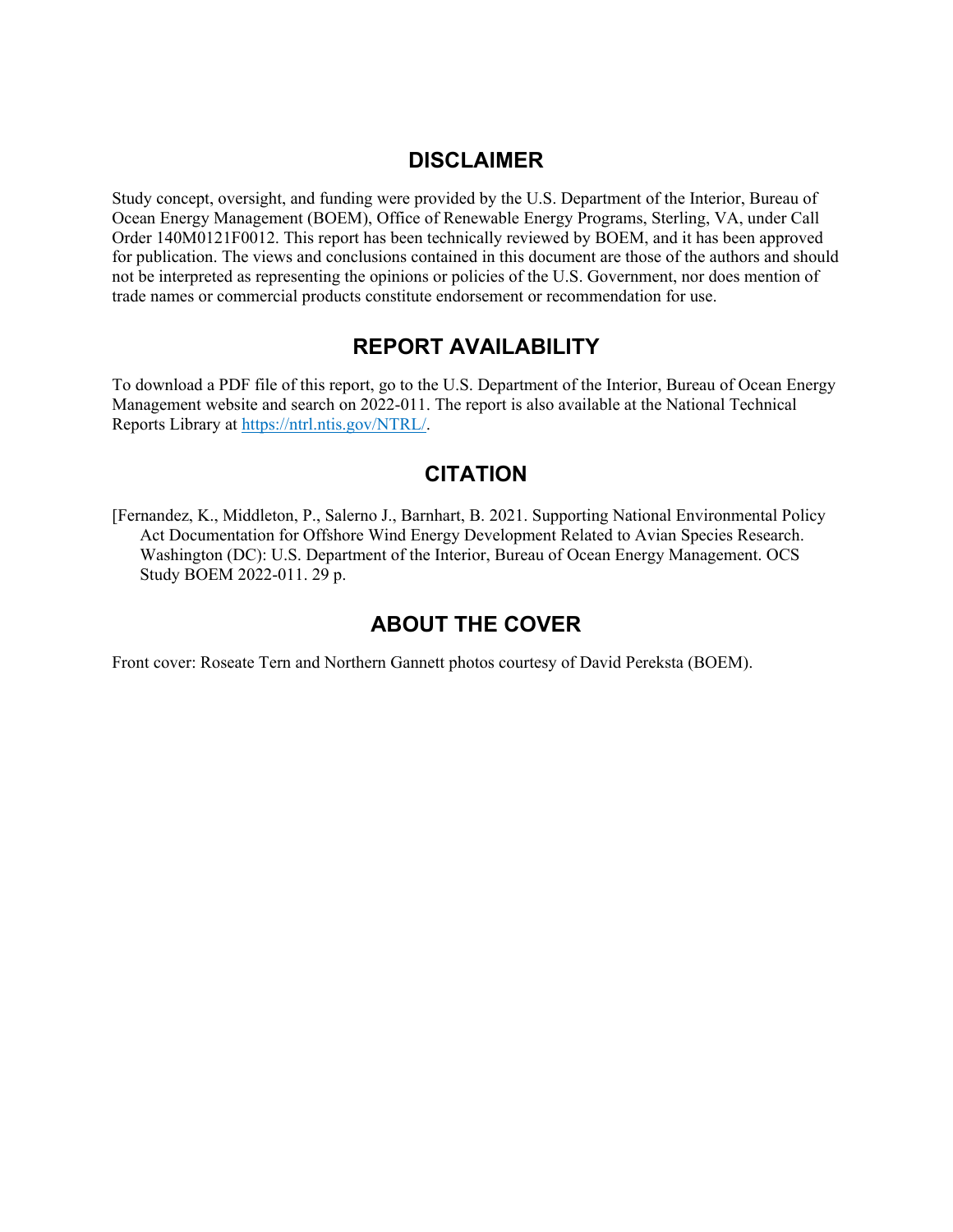# <span id="page-3-0"></span>**Contents**

| 1              |       |  |  |  |  |  |  |
|----------------|-------|--|--|--|--|--|--|
| $\overline{2}$ |       |  |  |  |  |  |  |
|                | 2.1   |  |  |  |  |  |  |
|                | 2.2   |  |  |  |  |  |  |
|                | 2.3   |  |  |  |  |  |  |
| 3              |       |  |  |  |  |  |  |
|                | 3.1   |  |  |  |  |  |  |
|                | 3.1.1 |  |  |  |  |  |  |
|                | 3.1.2 |  |  |  |  |  |  |
|                | 3.2   |  |  |  |  |  |  |
|                | 3.2.1 |  |  |  |  |  |  |
|                | 3.2.2 |  |  |  |  |  |  |
|                | 3.3   |  |  |  |  |  |  |
|                | 3.3.1 |  |  |  |  |  |  |
|                | 3.3.2 |  |  |  |  |  |  |
| 4              |       |  |  |  |  |  |  |
| 5              |       |  |  |  |  |  |  |
| 6              |       |  |  |  |  |  |  |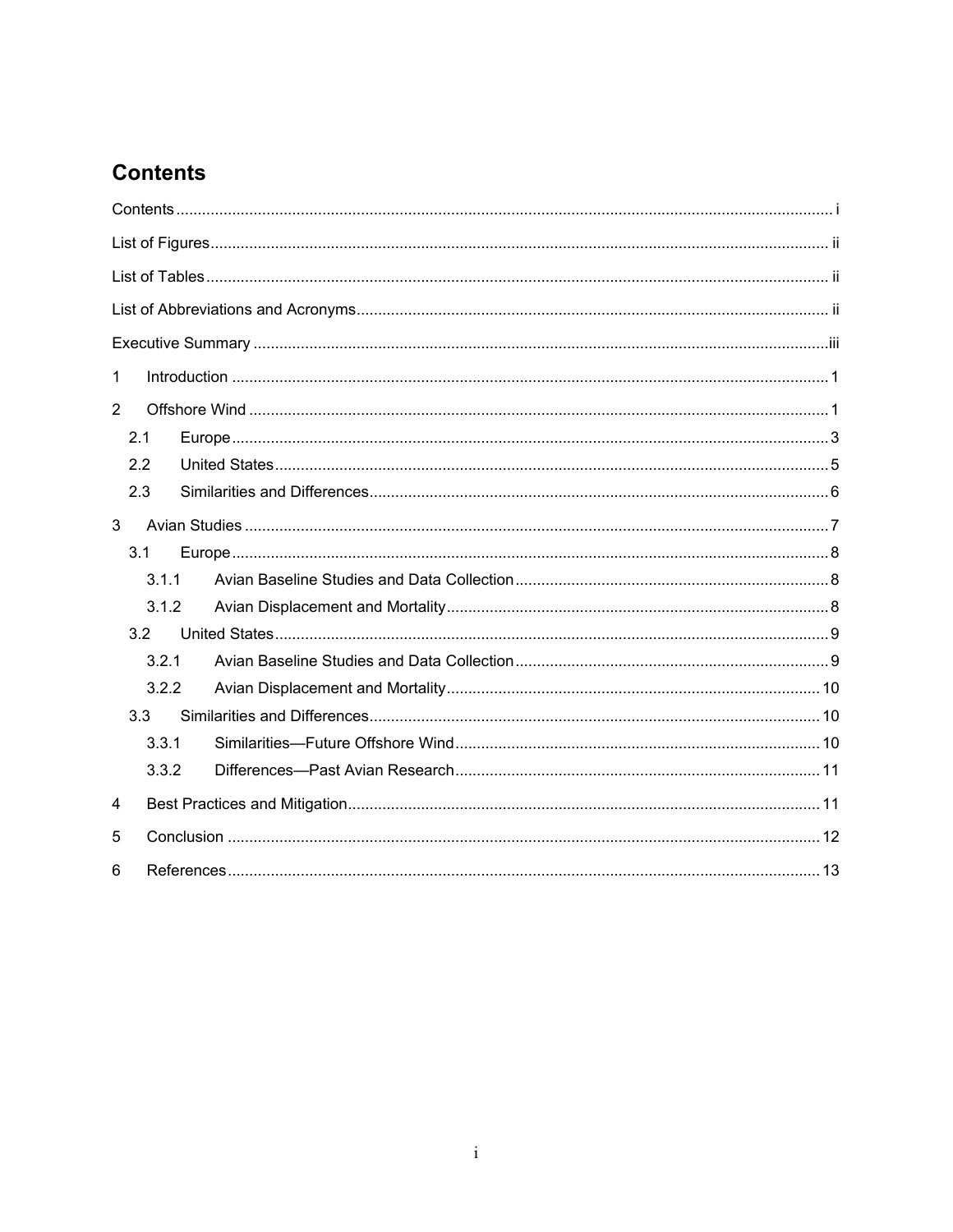# <span id="page-4-0"></span>**List of Figures**

# <span id="page-4-1"></span>**List of Tables**

<span id="page-4-2"></span>

|--|

# **List of Abbreviations and Acronyms**

| <b>BOEM</b>  | Bureau of Ocean Energy Management                |
|--------------|--------------------------------------------------|
| <b>CFR</b>   | Code of Federal Regulations                      |
| <b>COP</b>   | <b>Construction and Operation Plan</b>           |
| DOI          | U.S. Department of the Interior                  |
| <b>ESPIS</b> | Environmental Studies Program Information System |
| <b>FAA</b>   | <b>Federal Aviation Administration</b>           |
| <b>MW</b>    | Megawatt                                         |
| <b>NEPA</b>  | National Environmental Policy Act                |
| <b>NM</b>    | <b>Nautical Mile</b>                             |
| <b>NOAA</b>  | National Oceanic and Atmospheric Administration  |
| <b>OCS</b>   | <b>Outer Continental Shelf</b>                   |
| <b>OWF</b>   | <b>Offshore Wind Facility</b>                    |
| U.K.         | United Kingdom                                   |
| U.S.         | <b>United States</b>                             |
| <b>USFWS</b> | U.S. Fish and Wildlife Service                   |
| <b>VHF</b>   | Very High Frequency                              |
| <b>WEA</b>   | Wind Energy Area                                 |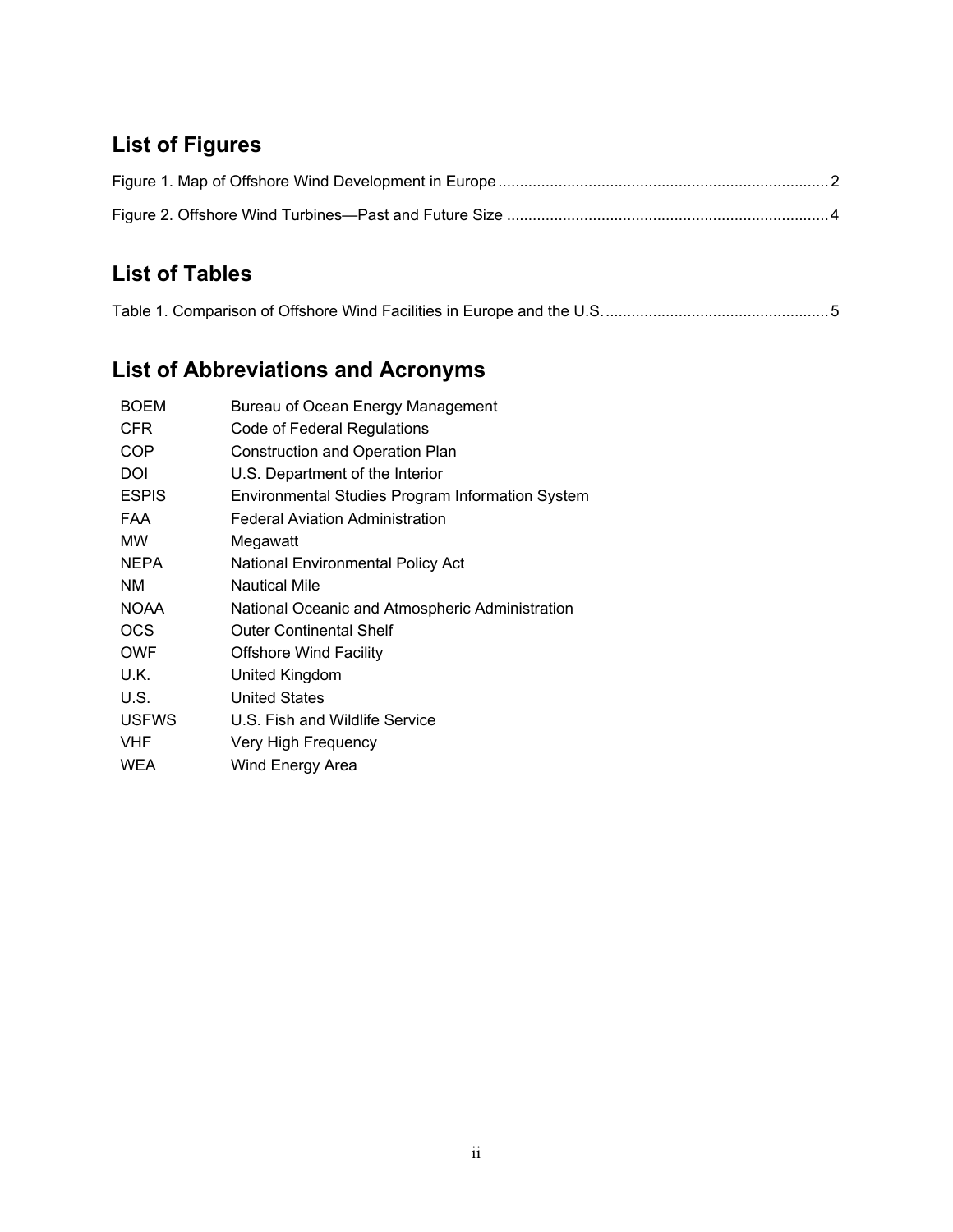# <span id="page-5-0"></span>**Executive Summary**

A growing number of U.S. offshore wind leases are coming available in the Atlantic Outer Continental Shelf (OCS). With this, offshore wind projects are developing Construction and Operation Plans (COP) for the Bureau of Ocean Energy Management (BOEM), and National Environmental Policy Act (NEPA) analyses are being conducted. Project stakeholders, nonprofit organizations, and the public are also showing increasing interest in impacts to avian species from offshore wind. Impacts from offshore wind energy on avian species generally result from the following two aspects:

- Location—where the offshore wind facility (OWF) is located in relation to avian species. This includes proximity to shore and migration pathways—long distance seasonal migration (fallspring) or movement between onshore and offshore habitat such as feeding areas.
- Turbine size—specifically, the distance from sea level to the span of the turbine blades. Avian species that fly below or above this area will have fewer collision-related impacts than those that fly within the same airspace as turbine blades.

To assist in understanding the aspects of avian research in the U.S. and Europe in relationship to OWFs, it is helpful to understand the progression of offshore wind energy in both places. Therefore, this paper provides a brief history of offshore wind in Europe and the U.S., specifically in the Atlantic OCS. The differences between the U.S. and Europe offshore wind development are described in Section 2. The differences in the development of offshore wind between Europe and the U.S. are important to understand when using the European experience to design avian research projects in the U.S. and conduct impact analyses of offshore wind on the OCS.

Offshore wind in Europe began in the 1990s when turbine technology was smaller and produced less energy compared to modern designs. These smaller turbines rotate faster than larger turbine technology planned for use in the United States (U.S.). European wind facilities were initially developed closer to shore (10-20 km) and with turbines spaced closer together (700 -1000 m) than modern wind facilities (Wind Europe, 2020). In comparison, offshore wind in the U.S. came online in 2016, when technology evolved to larger turbines and greater spacing. While there are only seven offshore turbines, they are larger than any used in the  $20<sup>th</sup>$  Century. The design and location of existing and future U.S. offshore wind facilities differ in many ways. These differences make comparison of potential impacts to avian species from offshore wind between the U.S. and Europe unequal and often misleading.

A literature review and summary of avian research and potential impacts of offshore wind from Europe U.S. is provided in Section 3. Both the U.S. and Europe recognized the importance of baseline studies, especially when determining impacts from OWFs. Avian studies and research on the effects of offshore wind in Europe began during and following the first offshore wind facility in the 1990s. Over the decades, research has been conducted based on the smaller turbines with locations closer to shorelines. In comparison, the volume of avian research in the U.S. conducted years, even decades, prior to leasing and development of offshore wind has provided BOEM the ability to proactively determine where avian species may be affected and plan accordingly. The application of mitigation and other best practices, as discussed in Section 4, further helps to protect birds from direct and indirect effects of offshore wind energy.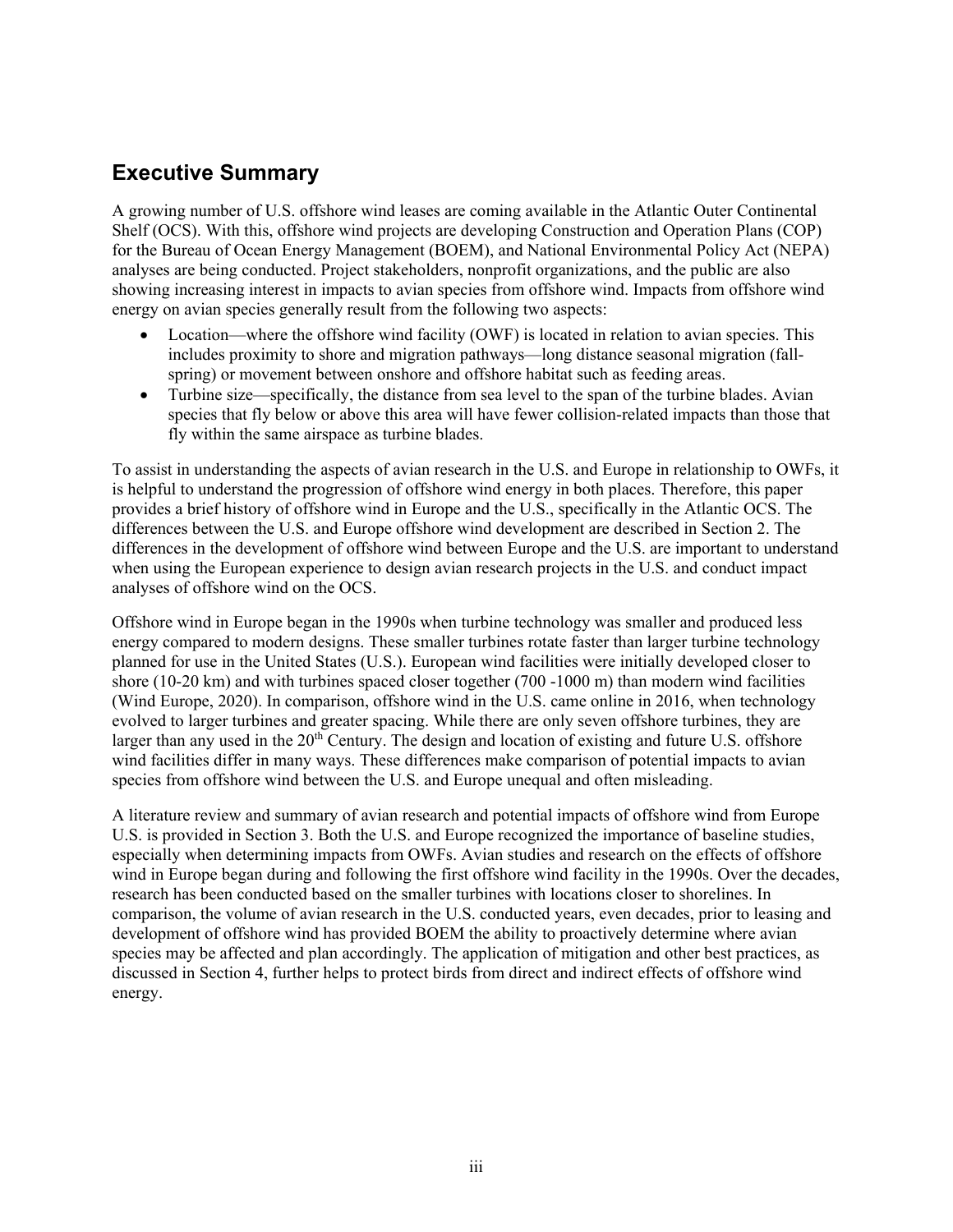Overall, the most important factors to consider for offshore wind and avian impacts include the following:

- Location of OWFs is critical in avoiding impacts to avian species.
- The ability to accurately determine species space use within and migration patterns through a proposed OWF site is key to ascertaining if the location of wind turbines may result in impacts to avian species.
- Use of the best available data, especially when determining avian density, habitat associations and feeding ecology within a proposed OWF, is the most important factor to consider in providing the greatest protection for avian species.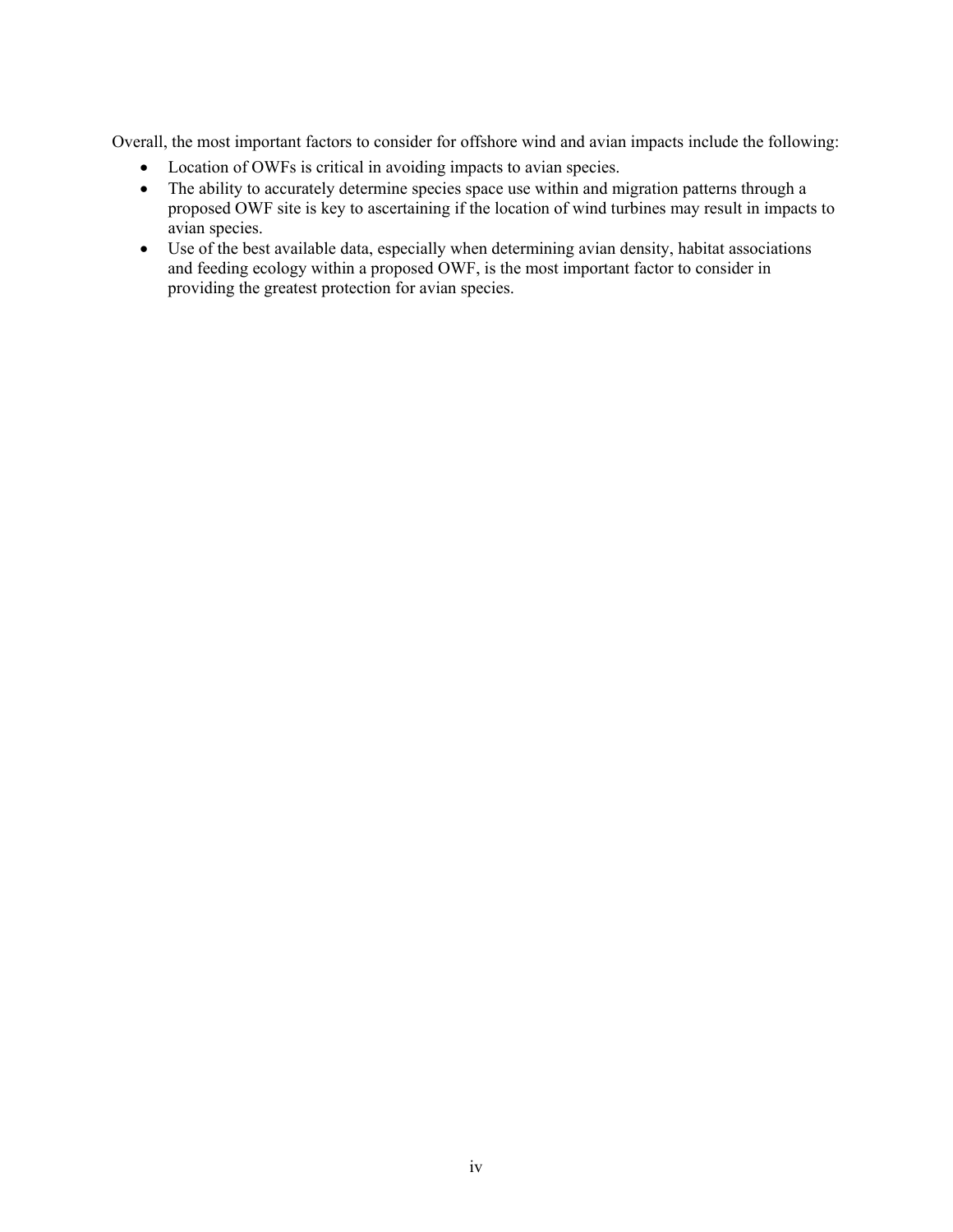# <span id="page-7-0"></span>**1 Introduction**

Offshore wind is a relatively new and growing industry in the United States (U.S.). In Europe, offshore wind development began in the early 1990s, more than a decade earlier than in the U.S. Similarly, research, studies, and analysis of direct impacts to avian species from offshore wind in Europe have been conducted for a longer period of time. A growing number of U.S. offshore wind leases are coming available in the Atlantic Outer Continental Shelf (OCS). With this, offshore wind projects are developing Construction and Operation Plans (COP) for the Bureau of Ocean Energy Management (BOEM), and National Environmental Policy Act (NEPA) analyses are being conducted. Project stakeholders, nonprofit organizations, and the public are also showing increasing interest in impacts to avian species from offshore wind.

Impacts from offshore wind energy on avian species generally result from the following two aspects:

- **Location**—where the offshore wind facility (OWF) is located in relation to avian species. This includes proximity to shore, breeding colonies, feeding areas, and migration pathways—long distance seasonal migration (fall-spring) or movement between onshore and offshore habitat such as feeding areas.
- **Turbine size**—specifically, the distance from sea level to the span of the turbine blades. Avian species that fly below or above this area will have fewer collision-related impacts than those that fly within the same airspace as turbine blades.

To assist in understanding the aspects of avian research in the U.S. and Europe in relationship to OWFs, it is helpful to understand the progression of offshore wind energy in both places. This paper provides a brief history of offshore wind in Europe and the U.S., specifically in the Atlantic OCS. As an early adopter of offshore wind, the progression of the offshore wind industry in Europe can be observed in the growth in size of wind facilities and turbine technology advances from the early 1990s to present day. Conversely, the first OWF in the U.S. began generating electricity in 2016.

<span id="page-7-1"></span>The differences between the U.S. and Europe offshore wind development are described in Section 2. The differences in the development of offshore wind between Europe and the U.S. are important to understand when using the European experience to design avian research projects in the U.S. and conduct impact analyses of offshore wind on the OCS. A literature review and summary of avian research and impacts of offshore wind from Europe and potential impacts in the U.S. follows in Section 3. Both the U.S. and Europe recognized the importance of baseline studies, especially when determining impacts from OWFs. Avian migration patterns, flight height, habitat associations, and species seasonal density estimates are topics of growing interest and research development over the past 20 years. By understanding where avian species occur, which offshore locations are most important for life histories, and determining flight height and flight paths, impacts to avian species from offshore wind can be effectively reduced. As additional data is collected, future offshore wind projects can potentially be developed with fewer impacts to avian species.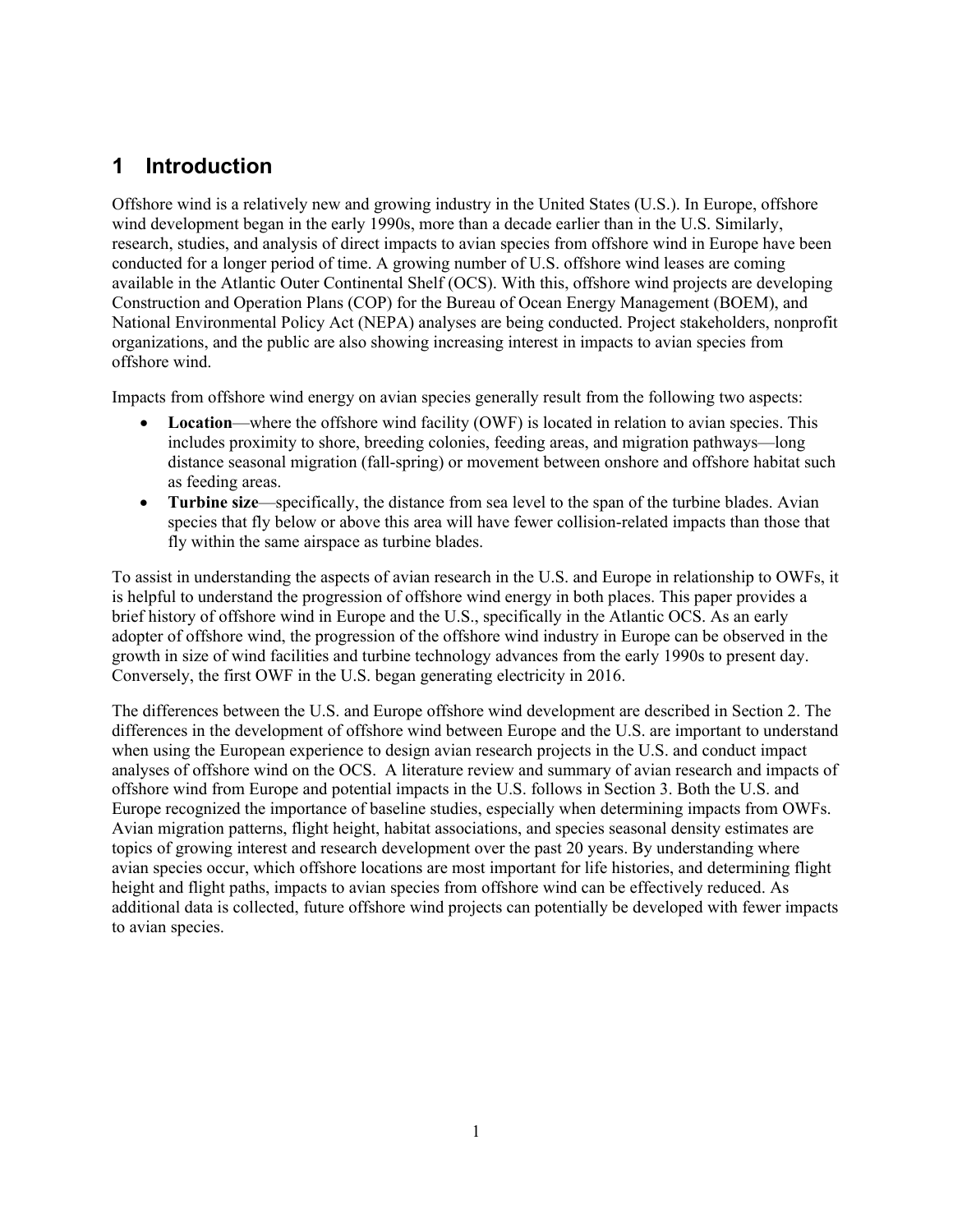# **2 Offshore Wind**

Offshore wind in Europe and the U.S. has evolved quite differently, which has influenced avian research in the U.S. across the Atlantic. In order to bring context to the structures being studied in avian research and offshore wind, a brief history of offshore wind is provided in this section. In 1991, Ørsted constructed the first OWF off the coast of Vindeby, Denmark (Orsted, 2019). The Vindeby Offshore Wind Farm is comprised of 11 turbines generating a total of 5 megawatts (MW), or enough power to cover the annual consumption of 2,200 Danish households (Orsted, 2019). Deemed as a successful pilot project, OWFs have since spread throughout northern coastal Europe over the last three decades. Turbine technology advanced quickly from the 0.4MW turbine in 1991 to modern day 14MW turbines, making OWF energy financially feasible with an overall annual energy capture increase from 5MW to 564,000MW (International Renewable Energy Agency, N.D.).



<span id="page-8-0"></span>**Figure 1. Map of Offshore Wind Development in Europe** (Wind Europe, 2021)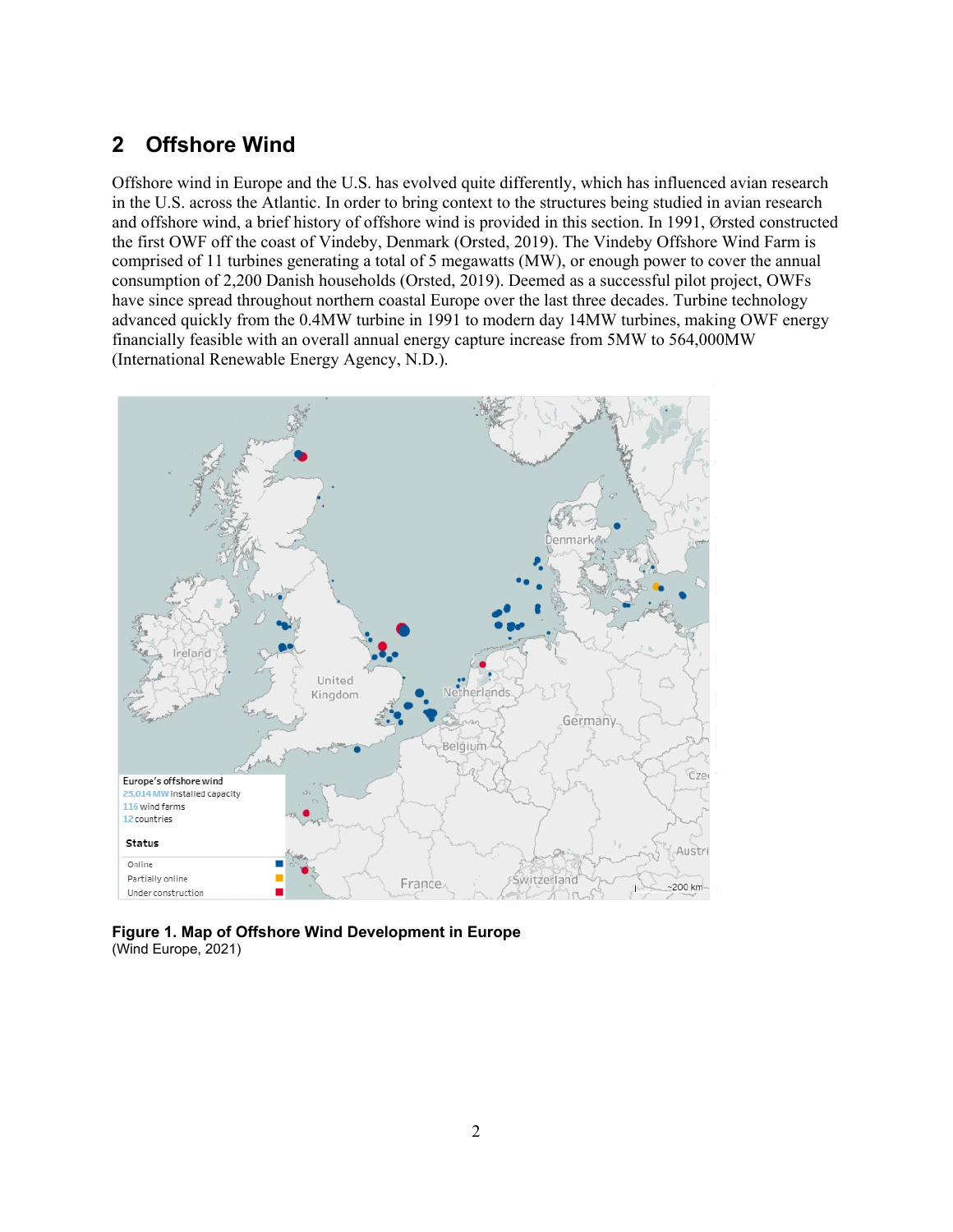#### <span id="page-9-0"></span>**2.1 Europe**

Since OWF development began in Europe, offshore wind has spread throughout much of northern coastal Europe, with OWFs in the Celtic Sea, Irish Sea, English Channel, North Sea, Baltic Sea, and Gulf of Bothnia (4C Offshore, N.D.). From 1991 to 2001, OWF development spread to the United Kingdom (U.K.), Sweden, and the Netherlands. [Figure 1](#page-8-0) shows the number of European OWFs and the proximity to the shore of the various countries, which generally ranged from 10 to 20 km until 2013 (Wind Europe, 2020). European OWF distance to land due to geography, such as locations in the North Sea, is much closer when compared to most of the geography of the Atlantic coastline, where offshore development could extend out to 100 km or more. Individual European OWF leases tend to be small (continental average of approximately 39  $\text{km}^2$ <sup>[1](#page-9-1)</sup>, closer to shore (10-20 km), and the developed Wind Energy Areas (WEA) are split into smaller, more dispersed leases along a country's coastline. Between 2013 to 2020, average distance to shore was about 40 km with an average sea depth about 30 m (Wind Europe, 2017; Wind Europe, 2018; Wind Europe, 2020; Wind Europe, 2021; European Wind Energy Association, 2015; European Wind Energy Association, 2014).

Distance between turbines within an individual OWF is unique to the design of the facility. The spacing of turbines within wind facilities varies by size of turbines, location of the OWF, prevailing winds, and the "wake effect" of the turbines. Early development ranged from 500 to 1000 m, compared to the U.S. where distances are 1500 to 2000 m to accommodate the larger turbine size and vessel transit. Wake effect is the slowing down of wind energy after passing through a turbine, which reduces the wind speed and effectiveness of downwind turbines. The distance between turbines is measured by the span of the turbine blades and spacing varies from 5 to 15 turbine-diameter spaces. Generally, larger wind turbines will have greater distances between turbines due to the larger size and spacing between them due to wake effect. While the number of turbines will increase energy production, the wake effect can diminish the capacity of an OWF as the turbine density increases. (Deutsche Windguard, 2018; The Renewables Consulting Group, LLC, 2018)

Improvements in turbine technology increased power generation by almost six times the power generation at the Vindeby OWF from 0.4 MW to 2.3 MW (Orsted, 2019). Between 2002 and 2011, the size of OWF projects increased significantly and spread to countries such as Finland, Belgium, and Germany (Orsted, 2019a). In 2002, Horns Rev 1 was commissioned in the North Sea off the coast of Denmark with a 160 MW capacity (Orsted, 2019a). In 2003, the U.K. awarded leases to 15 projects totaling 7,200 MW (Orsted, 2019a). In 2008, the U.K. awarded additional leases with a cumulative capacity of 32,000 MW (Orsted, 2019a). During this time, turbine capacity grew from 2.3 MW to 3.6 MW (Orsted, 2019a). Between 2012 and 2017, turbine capacity grew exponentially from 3.6 MW to up to 8 MW (Orsted, 2019b). A single 8 MW turbine can cover the annual energy usage of more than 7,000 households (Orsted, 2019b). [Figure 2](#page-10-0) shows the difference in sizes of turbines used in current wind facilities and those expected for use in the future.

<span id="page-9-1"></span><sup>1</sup> Calculated using data from (4C Offshore, N.D.f; 4C Offshore, N.D.a; 4C Offshore, N.D.d; 4C Offshore, N.D.e; 4C Offshore, N.D.g; 4C Offshore, N.D.h; 4C Offshore, N.D.j; 4C Offshore, N.D.k; 4C Offshore, N.D.l)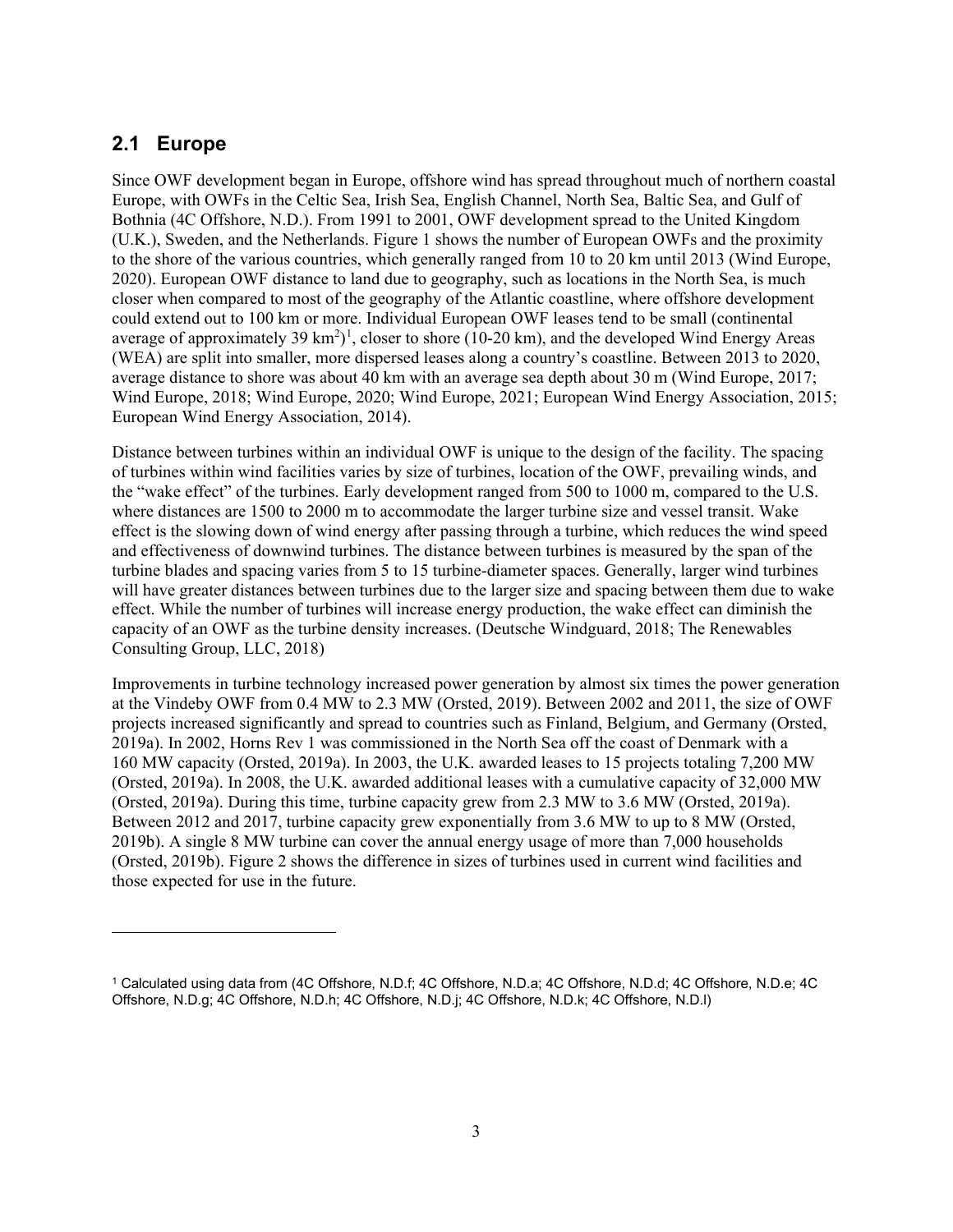![](_page_10_Figure_0.jpeg)

#### <span id="page-10-0"></span>**Figure 2. Offshore Wind Turbines—Past and Future Size** (Musial, 2018)

At the time of construction, European OWFs used the most effective modern turbines that fit their energy demands and regulatory, financial, and environmental constraints. Since many OWFs were built in the late 1990s and early 2000s, the turbines selected (and still in use) are often significantly smaller and generate less energy than the turbines available today. This means that when compared to modern capabilities, these OWFs have more turbines than a European OWF constructed today.

Due to the nature of WEA leases and OWFs, different size turbines were constructed within different size areas. For example, Germany has 26 fully operational OWFs encompassing approximately  $851 \text{km}^2$  with 12 different size turbines in use (4C Offshore, N.D.a). [Table 1,](#page-11-1) below, depicts data about European offshore wind energy production. Distance to shore in the table is an average from 2013 to 2020, and is relatively comparable to the U.S. which is from more recent OWF data. Of the early European OWFs, the Horns Rev 1 is located about 18 km from shore, the London Array Phase 1 is about 20 km from shore, and the Greater Gabbard is about 36 km from shore (Das, 2013).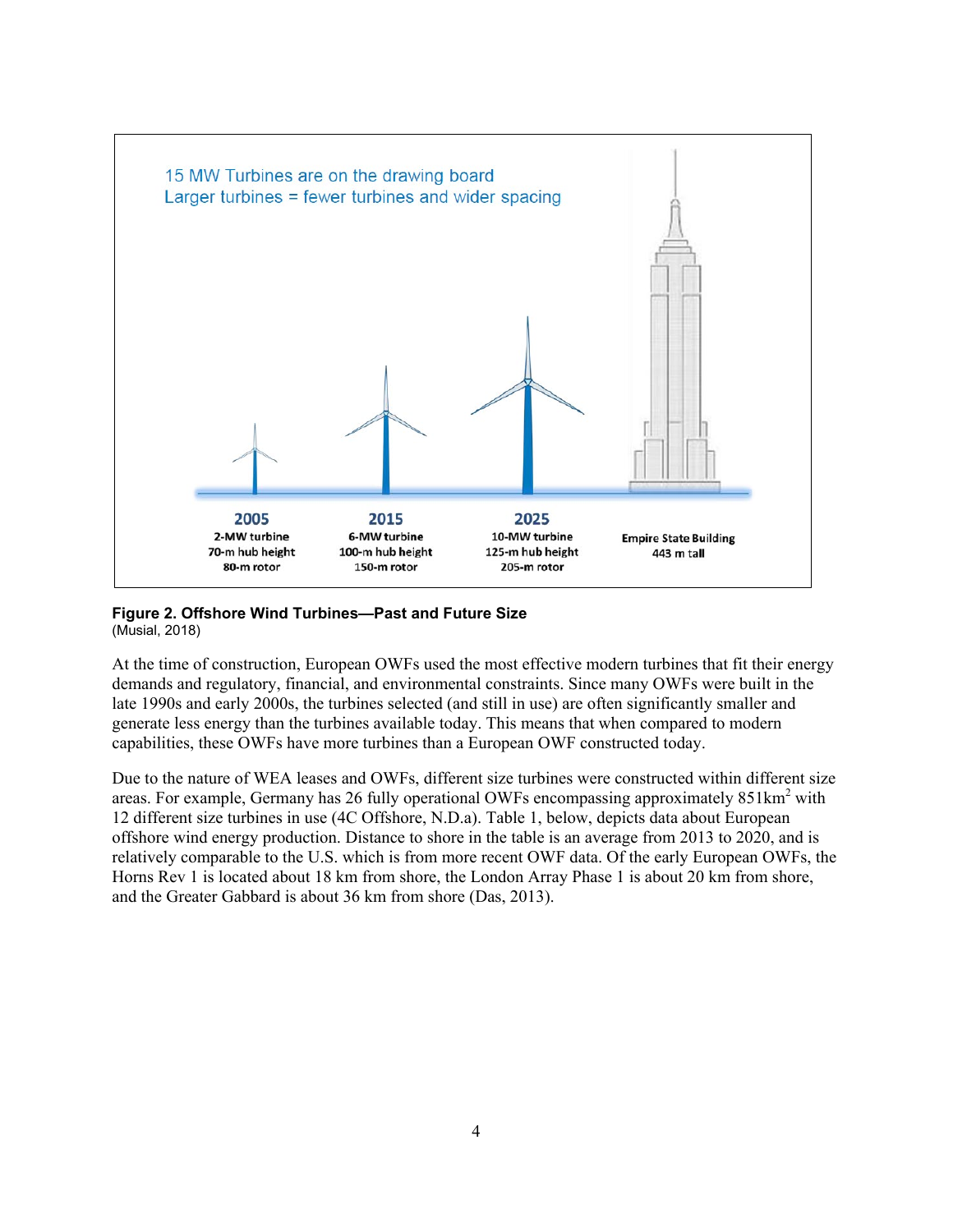|                       | <b>OWFs</b>      | Total<br><b>Area</b><br>$(km2)*$ | <b>Total Turbines</b>   | <b>Types of</b><br><b>Turbines</b> | Avg. Distance<br>from Shore (km) |
|-----------------------|------------------|----------------------------------|-------------------------|------------------------------------|----------------------------------|
| Europe                | 116 <sup>a</sup> | $4.138^{a-f}$                    | 5.402                   | 169                                | $40a, i-k$                       |
| U.S. -Total<br>leases | $17/2**$         | 7.051 <sup>m</sup>               | $7^{n-p}$ (operational) | $2^{n-p}$<br>(operational)         | 47 <sup>q</sup>                  |

<span id="page-11-1"></span>**Table 1. Comparison of Offshore Wind Facilities in Europe and the U.S.**

\*Data has been rounded to the nearest whole number

\*\*Currently leased/ operational (as of December, 2021)

a (Wind Europe, 2021)

<sup>b</sup> (4C Offshore, N.D.d)

- <sup>c</sup> (4C Offshore, N.D.a)
- <sup>d</sup> (4C Offshore, N.D.e)
- <sup>e</sup> (4C Offshore, N.D.f)
- <sup>f</sup> (4C Offshore, N.D.g)
- <sup>g</sup> (4C Offshore, N.D.h)
- h (The Wind Power, N.D.)
- <sup>i</sup> (Wind Europe, 2020)
- j (Wind Europe, 2019)
- <sup>k</sup> (Wind Europe, 2018)
- $\frac{1}{2}$  (Wind Europe, 2017)
- $<sup>m</sup>$  (BOEM, N.D.b)</sup>
- <sup>n</sup> (U.S. Energy Information Administration, 2015)
- <sup>o</sup> (4C Offshore, N.D.b)
- <sup>p</sup> (Dominion Energy, 2020)
- <span id="page-11-0"></span><sup>q</sup> (National Renewable Energy Laboratory, 2020)

#### **2.2 United States**

In 2015, the U.S. began construction of their first OWFs off Block Island, Rhode Island comprised of five 6 MW turbines generating a total of 30 MW (U.S. Energy Information Administration, 2015) (4C Offshore, N.D.b). Due to its timing into offshore wind energy production, the Block Island Wind Farm was outfitted with some of the most modern turbine technology at the time, which significantly increased energy output in comparison to similarly sized European OWFs built in earlier years. Whether the offshore wind structures could withstand the frequent storms, hurricanes, and turbulent waters of the Atlantic Ocean was a prevalent stakeholder concern. Due to this concern, the Block Island Wind Farm was constructed strategically between Long Island Sound and Rhode Island Sound to offer some level of protection from the elements. In 2020, Dominion Energy completed phase one of the Coastal Virginia Offshore Wind project located on the OCS, which included two 6 MW turbines (Dominion Energy, 2020). The Coastal Virginia Offshore Wind project, which has been subjected to the harsh conditions of the Atlantic Ocean, has been successful thus far, providing further evidence that offshore wind power generation in the Atlantic Ocean is feasible.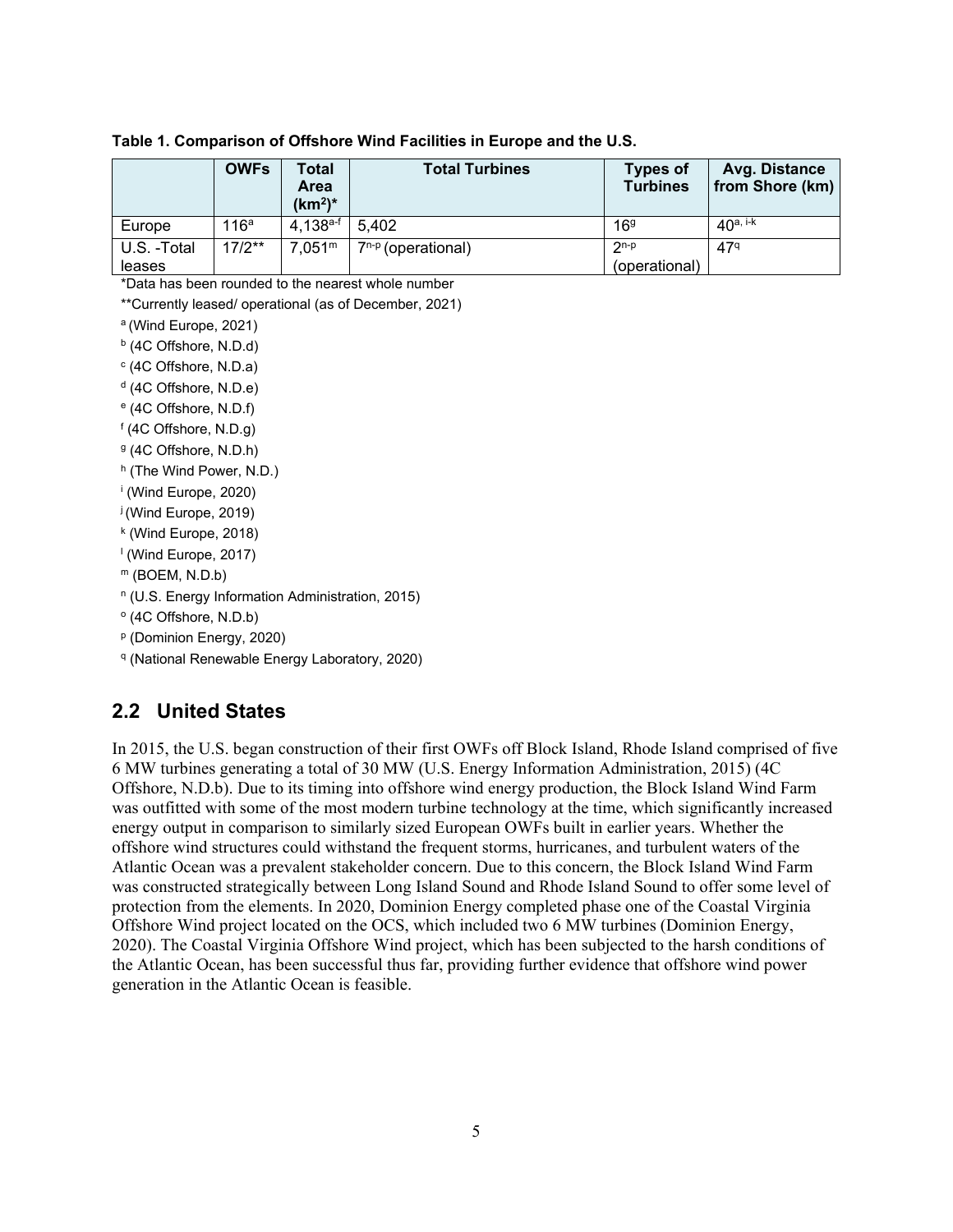In the U.S., BOEM administers federal wind energy projects, with jurisdiction of offshore energy leasing on the OCS encompassing the area within 3 nautical miles (NM) (5.56 km) to about 200 NM (370 km) from the Atlantic shoreline (BOEM Environmental Studies Program, 2020). In 2019, the average distance of U.S. OWFs was about 25 NM (47 km) at depths of approximately 31 m (National Renewable Energy Laboratory, 2020). According to the National Renewable Energy Lab, the U.S. has an estimated 4.2 million MW of developable offshore wind potential; the U.S. Energy Information Administration calculates that 66 percent of potential U.S. WEAs are graded as the highest or second highest classification for wind power production (National Renewable Energy Laboratory, 2012; U.S. Energy Information Administration, 2015). As energy demands grow and climate concerns accelerate, the U.S. has increased research and investment into OWFs and turbine technology. This is reflected in the construction plans for recently approved commercial scale projects on the Atlantic OCS: Vineyard Wind 1 and South Fork Wind Farm.

Turbines contracted for the Block Island OWF are 6 MW with a diameter of 150m and a 17,860m<sup>2</sup> sweep area (General Electric, 2015). Turbines contracted for the Coastal Virginia OWF are 6 MW with a 154m diameter and an 18,600m<sup>2</sup> sweep area (Siemens Gamesa, N.D.). The other six planned OWFs providing turbine data plan to use 8 MW to 12 MW turbines with diameters ranging from 164 m to 220 m and sweep areas of 21,124  $m^2$  to 38,000  $m^2$  (Vestas, 2011; General Electric, 2019). Current data supports that the U.S. is trending towards using physically larger turbines capable of generating more energy. Spacing between turbines is likely to be larger as well, providing lower density of turbines within an OWF. Considering the average area of U.S. OWFs is 282 km<sup>2</sup>, the U.S. is poised to harness offshore wind energy on an unprecedented scale.

#### <span id="page-12-0"></span>**2.3 Similarities and Differences**

Early European OWFs used older turbine technology, which was smaller, spaced closer together, rotate at a faster velocity, and OWFs were located closer to shore. As advancements in the effectiveness of updated turbine technology, wind facility and turbine size have increased, along with turbine spacing and distance from shore. In 1991, turbines started generating approximately 0.5 MW, then 2.3 MW by the end of the next decade, and 3.6 MW by the end of the following decade (Orsted, 2019; Orsted, 2019a). The first turbines in the U.S., installed in 2015, generated 6 MW and planned OWFs will use turbines generating between 8 MW and 12 MW (4C Offshore, N.D.b; Power Technology, N.D.; General Electric, 2019). A similarity can be drawn between both regions' propensity to use the best available technology, although this is a standard industry practice. It would be financially irresponsible and inefficient for the U.S. to use, for example, 24 of the smaller 0.5 MW turbines when one modern 12 MW turbine would suffice. Turbine specification data shows that as turbines increase in energy producing capabilities, turbine diameter, sweep area, and total height increase.<sup>[2](#page-12-1)</sup> Furthermore, 64 percent of fully commissioned European OWFs operate with turbines smaller than the smallest turbine in use or planned for use in the

<span id="page-12-1"></span><sup>2</sup> Calculated using data from references listed in Table 1.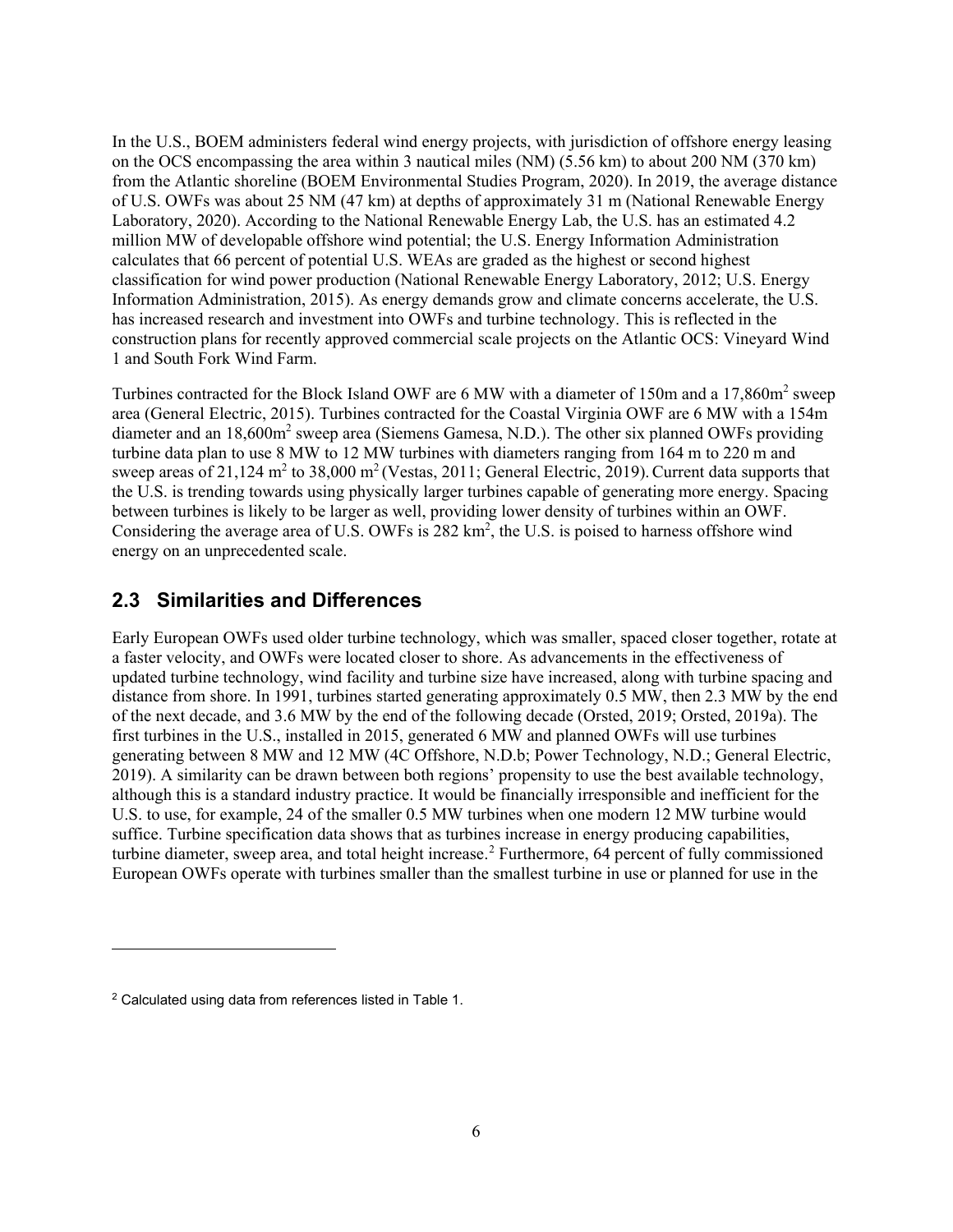U.S.<sup>[3](#page-13-1)</sup> Based on current conceptual designs and construction plans, the U.S. will continue trending towards larger, more efficient modern turbines.

For example, each OWF in the Netherlands, which has the highest turbine density per OWF in Europe, has an average of 74 turbines per lease with the largest turbines having a 164 m diameter and 21,124 m<sup>2</sup> sweep area (4C Offshore, N.D.g; Vestas, 2011). [4](#page-13-2) Whereas the Ocean Wind OWF located off the coast of New Jersey will be using 90 12 MW turbines with 220 m diameters and 38,000 m<sup>2</sup> sweep areas (General Electric, 2019). It is difficult to compare European OWFs with their greater turbine density and smaller turbines to a conceptual U.S. OWF with fewer but physically larger turbines.

Since the U.S. is in the early phase of OWF development, there is limited data available for these future development plans. Only eight U.S. OWFs provide details on the turbines to be used on their leases compared to the 116 existing European OWFs with available data. Thousands of square kilometers of available OWF ocean in the U.S. Atlantic are still considered Development Zones or Call Areas, meaning they are sanctioned for development and have not been leased or BOEM has identified the area with sufficient potential to construct an OWF. Many U.S. leased plots are still in the conceptual/early planning stage or awaiting consent to build and respective energy companies offer no insight into turbine specifications or other pertinent data.

# <span id="page-13-0"></span>**3 Avian Studies**

European OWFs have operated several decades longer than in the U.S., and subsequently, research and studies on potential impacts to avian species have been undertaken longer in Europe than in the U.S. During this time, avian survey techniques range from visual observations on boats and GPS tracking of individual bird species to data simulations, thermal imagery, acoustic and ultrasound sensors, very high frequency (VHF) sensors, and aerial photography or telemetry from aircraft (Band, 2012; Lapena, et al., 2010; Plonczkier & Simms, 2012; Peschko, et al., 2020; Viet, et al., 2015; Normandeau Associates, Inc., 2014; Paton, et al., 2021; White & Veit, 2020). While earlier studies provide valuable information regarding the effects of OWFs on birds in the offshore environment (Section 3.1), current study methodologies consider new factors that were previously difficult to measure. Factors such as flight height above sea level introduce a means to study whether a species travels within blade height of turbines during travel to feeding areas, movement from breeding or nesting habitat offshore, or during migration flights (Willmott, et al., 2015; Winship, et al., 2018; Johnston, et al., 2014; White & Veit, 2020).

As described in Section 2, the features of OWFs, from the dimensions of the turbines to the size and physical location of the wind facilities, all impart dynamic components for consideration of offshore wind locations in the U.S. and Europe. The following sections describe avian research in Europe and the U.S. and discuss similarities and differences, best practices, and conclusions.

<span id="page-13-1"></span><sup>&</sup>lt;sup>3</sup> Calculated using data from references in Table 1.

<span id="page-13-2"></span><sup>4</sup> Calculated using data from references in Table 1.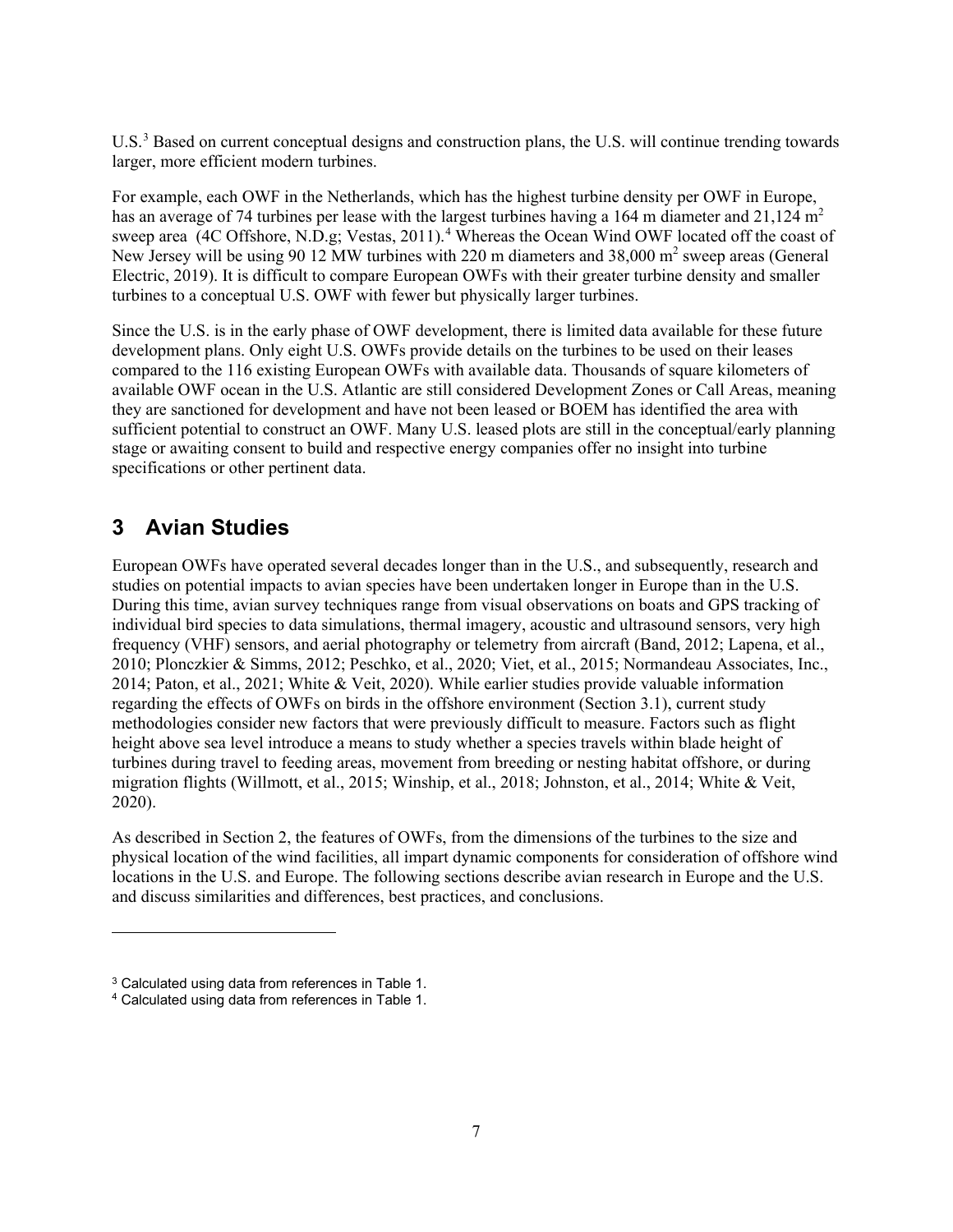# <span id="page-14-0"></span>**3.1 Europe**

Studies in Europe can be grouped into two categories: 1) baseline studies of avian species and 2) effects on avian species from wind development, which generally focus on displacement (including attraction or avoidance) and mortality due to collision. Because Europe has numerous existing OWFs to conduct research on direct impacts to avian species, there are more studies from Europe on this subject.

#### <span id="page-14-1"></span>**3.1.1 Avian Baseline Studies and Data Collection**

Early avian studies conducted for OWFs, such as the Horns Rev in 2002, specifically denoted existing information regarding avian species and offshore wind was poorly known (Christensen, et al., 2003). The Horns Rev study used aerial visual surveys to determine bird densities prior to and during construction of the OWF (Christensen, et al., 2003). Within the next 15 years, research and studies on avian density, development of survey methodology, and avian use of OWFs have evolved, enriching literature reviews, and providing solid foundations for environmental impact assessments (Willmott, et al., 2015; Thaxter, et al., 2018; Buckland, et al., 2012). Robust datasets of offshore use by avian species were collected in U.K waters, supplying information sources for maps and building models of species sensitivity to OWFs, likelihood of collision with turbines, and probability for displacement for all or part of their life history (Bradbury, et al., 2017; European Commission, 2020; LIFE EuroBirdPortal, 2021; Wright, et al., 2012; Cleasby, et al., 2020).

#### <span id="page-14-2"></span>**3.1.2 Avian Displacement and Mortality**

The geography of much of Europe consists of islands and landforms separated by small expanses of open sea or channels. This geography influences avian habitat use, movement, and breeding that is considered in the models developed in Europe. Displacement of avian species within OWFs has been studied across Europe for a range of species (Langston, 2013; Thaxter, et al., 2018; Fox & Petersen, 2019; Rexstad & Buckland, n.d.). In some studies, changes to the offshore environment, such as new reef habitat from turbine bases leading to an increase of food sources, showed no decrease of some avian species or an increase of certain avian species, such as Gulls (Thaxter, et al., 2018; Vanermen, et al., 2013). Habituation to the presence of OWFs has been hypothesized at smaller offshore developments for species such as Terns, Ducks, Cormorants, and Gulls (Vanermen, et al., 2013; Rexstad & Buckland, n.d.). For other species, such as Red-throated Divers and Common Scoters, some amount of avoidance of offshore wind development has been observed and/or modelled (Peschko, et al., 2020; Vanermen, et al., 2013; Plonczkier & Simms, 2012; Fox & Petersen, 2019, Sckov et al., 2018). Aspects such as day- and nighttime flight patterns, flight height, season, and differences in habitat use are evaluated in displacement studies (Peschko, et al., 2020). In many studies, the need for additional data is noted to strengthen the study/modeling results (Furness, et al., 2013; Vanermen, et al., 2013; BirdLife International, 2013).

Structural differences, such as the variation in size of OWFs and turbine height and size, are more pronounced in Europe. Studies considering flight height and collision risk have led to 3-dimensional models and recommendations for clearance of turbine blades for selected avian species and locations in the U.K. (Thaxter, et al., 2018; Cleasby, et al., 2015). Direct mortality caused by wind structures is difficult to measure offshore, unless observed at the moment of collision due to the movement of ocean water, predators or scavengers, or submersion of deceased birds (Willmott, et al., 2015; Vanermen, et al.,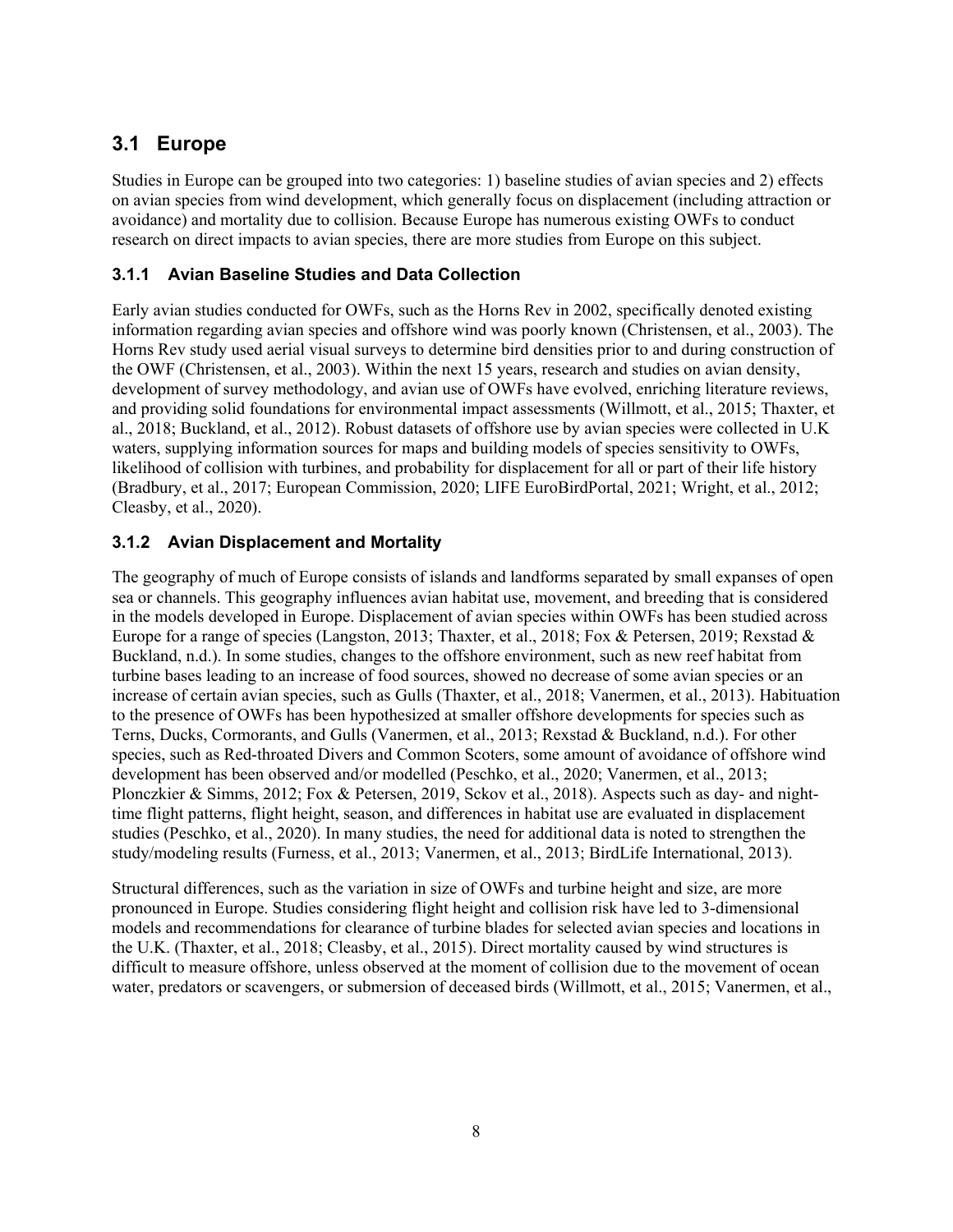2013). Numerous inputs of species-specific data, such as migration routes, flight height during differing activities offshore (e.g., migration, hunting, foraging, or nesting/breeding), flight speed, and avoidance or use of OWF areas, are used to predict possible collisions and mortality (Thaxter, et al., 2018; Green, et al., 2020; Johnston, et al., 2014; Cleasby, et al., 2015; Lapena, et al., 2010).

# <span id="page-15-0"></span>**3.2 United States**

The first onshore federal wind energy development in Riverside County, California in 1982 prompted the first avian research and NEPA documentation for a wind facility (Bureau of Land Management, N.D.; State of California, 2021). The Energy Policy Act was passed in 2005 and BOEM established the Renewable Energy Program for the Outer Continental Shelf (OCS), which began in 2009 (BOEM, N.D. c). With this policy in place, offshore wind along the OCS was on the path for leasing and future development. The first offshore wind project, the Block Island Wind Farm, off the coast of Rhode Island, began operation in late 2016 (BOEM, N.D.a; Paton, et al., 2021). Given that the U.S. only has two OWFs to conduct research on direct impacts to avian species, the majority of avian studies have focused on baseline studies and data collection. Researchers have looked to Europe for lessons learned, and studies to collect additional detailed information, such as flight height to consider with turbine placement, in addition to developing models to predict flight height for avian species that may occur within OWFs.

#### <span id="page-15-1"></span>**3.2.1 Avian Baseline Studies and Data Collection**

At least a decade before the first U.S. OWF began operation, a diverse working group of federal, Canadian, state, academic, and nonprofit professionals developed a *Waterbird Conservation Plan for the Mid-Atlantic/New England/Maritimes Region: 2006-2010* which contains a species list, details of each species, and conservation priorities (MANEM Waterbird Working Group, 2006). In 2009, avian data gathering and research on seabirds was conducted in anticipation of future offshore wind energy development (Allison, et al., 2009; O'Connell, et al., 2009). These early studies built on existing aerial surveys and datasets, and used technology, such as satellite transmitters and data processing programs, to collect and compile results for the studies (Allison, et al., 2009; O'Connell, et al., 2009).

Over the last decade, research on avian species and offshore wind along the Atlantic OCS has grown. Studies on habitat use for specific avian species, such as Black Scoters, Red-throated Loons, Surf Scoters, and Northern Gannets, to groups of pelagic species have been conducted. The studies contribute to the baseline understanding of density, offshore use, and movement patterns of avian species that may use the same areas where future OWFs may be located (Loring, et al., 2014; Viet, et al., 2015; Spiegel, et al., 2017; Stenhouse, et al., 2020; White & Veit, 2020). Many of these species migrate between the U.S. and Europe; it is assumed these species will have similar habits and avoidance behavior to OWF development in the U.S as has been studied in Europe (Stenhouse, et al., 2020). Additionally, large-scale data collection efforts continue for Atlantic seabirds by the U.S. Fish and Wildlife Service, U.S. Geological Survey, National Oceanic and Atmospheric Administration (NOAA), and BOEM (O'Connell, et al., 2011; Jones & Leirness, 2015; Winship, et al., 2018; NOAA, 2020). These research efforts have been used to build datasets available to the public on sites such as the Northeast Ocean Data Portal (Northeast Ocean Data, 2021).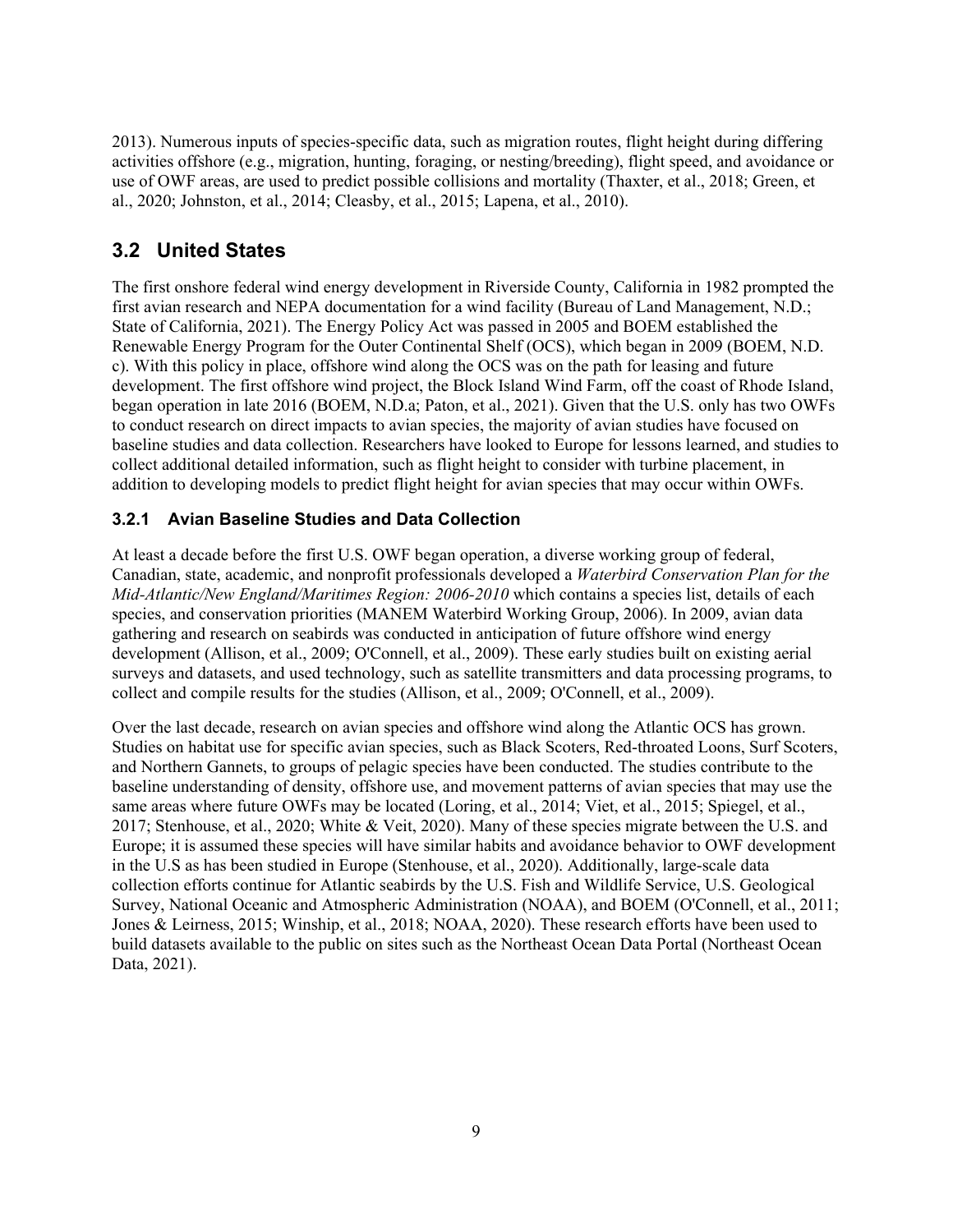#### <span id="page-16-0"></span>**3.2.2 Avian Displacement and Mortality**

Studies about displacement and mortality of avian species caused by offshore wind are not as prevalent due to the small number of constructed U.S. OWFs. Numerous technologies previously used for identifying avian collisions from onshore wind structures are planned for testing or are currently being tested for offshore wind study use. These technologies include the Thermal Animal Detection System and Multi-Sensor Bird Detection System and the Visual Automatic Recording System, both of which are currently being tested offshore in the U.S. (New York State Energy and Research Develpment Authority, 2020). Information about flight altitudes to aid in determining collision risk is being collected for three avian species, Common and Roseate Terns, and Piping Plovers (Loring, et al., 2019). A new study by Loring, et. al., on 12 migratory bird species that use stopover sites along the Atlantic coast is collecting data to estimate collision risk with offshore wind turbines in the U.S. (Loring, et al., 2020). The flight height data can be used to determine if any species use the space within the sweep area of turbines planned for future OWFs, and plans could be changed accordingly.

Turbine lighting is an area of concern for avian safety. The color of lights, flashing frequency, or steady beam have been studied due to instances of avian mortality, especially Neotropical songbirds during their nighttime migration (Gehring, et al., 2009). Towers, including wind turbines, must have lighting to ensure aircraft safety, even offshore, which is required up to 12 NM (22km) by the Federal Aviation Administration (FAA) (Orr, et al., 2016). Reviews of literature for Europe generally denote international and country-specific requirements and refer to research in the U.S. as more informative on this subject (NatureScot, 2020). Based on research, the generally accepted and safest lighting for avian species is a red flashing light, which is also the preferred lighting for the FAA (Orr, et al., 2016; NatureScot, 2020; U.S. Fish and Wildlife Service (USFWS), 2020; Gehring, et al., 2009). Studies have shown that use of no lighting may be the most preferable option to avian safety, and some future technologies may lead the way to dimming or shutting off lights when no aircraft are within range (Orr, et al., 2016; NatureScot, 2020). Other studies have shown that green or blue lights, especially for overall illumination of offshore structures, are the least disruptive to migrating birds (Poot, et al., 2008).

# <span id="page-16-1"></span>**3.3 Similarities and Differences**

#### <span id="page-16-2"></span>**3.3.1 Similarities—Future Offshore Wind**

Because of the increasing push for low-emission energy development such as offshore wind and anticipation of reduced impacts from avian habitat loss from climate change, well placed and researched offshore wind is receiving support from government entities and nonprofit organizations in the U.S. and Europe (National Audubon Society, 2020; The White House, 2021; The Crown Estate, 2019). Through the decades of research conducted to date, specific offshore locations have been removed or precluded from wind development due to the prevalence of avian species (The Crown Estate, 2019; BOEM, 2013). In addition, marine protected areas have been designated offshore in Europe and the U.S. with varying levels of protection (National Marine Protected Areas Center, N.D.; European Environment Agency, 2018). As more research is conducted for avian and marine species, it is likely that additional restrictions will be added to existing protected areas, or new protected areas will be established in the U.S. and Europe.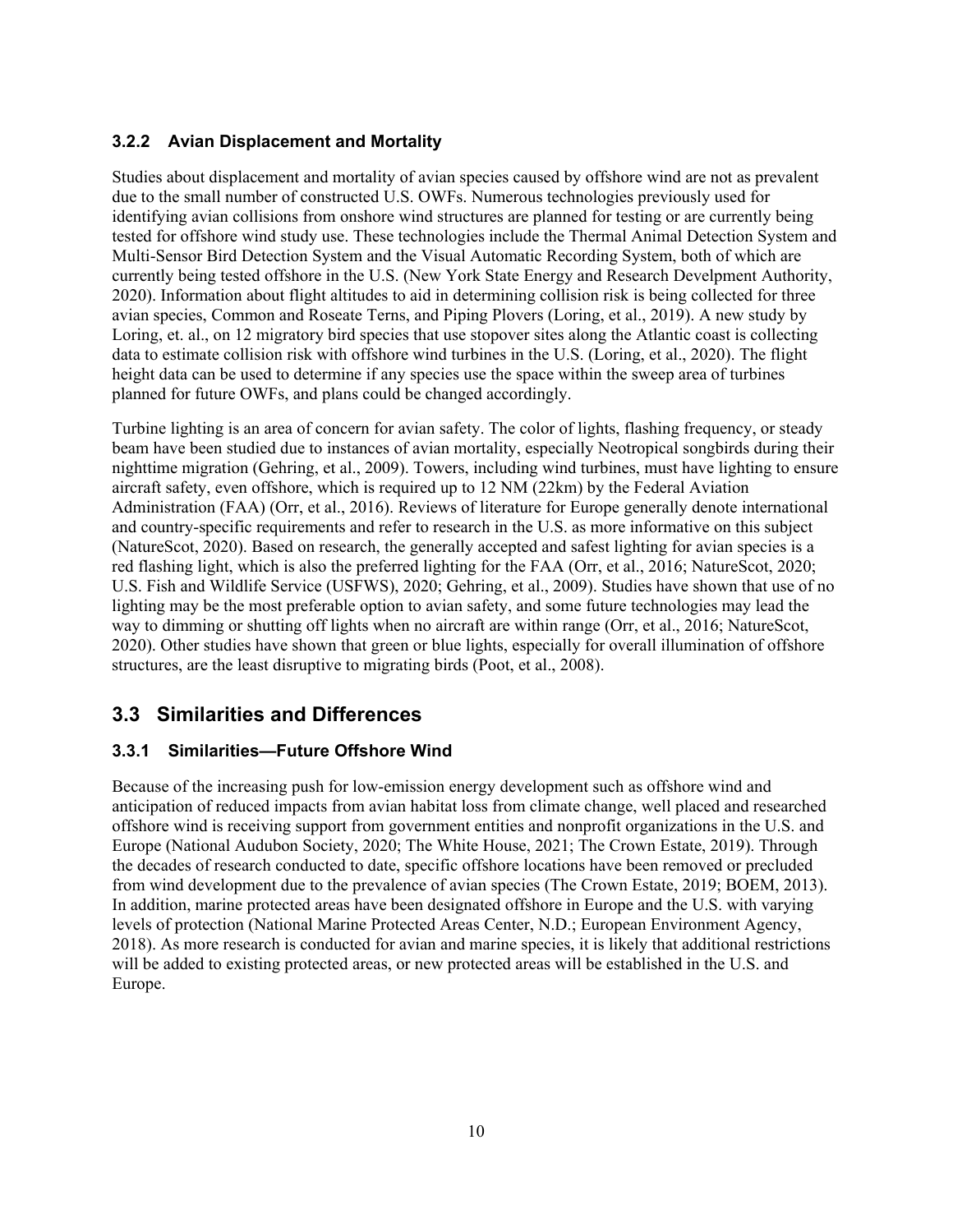#### <span id="page-17-0"></span>**3.3.2 Differences—Past Avian Research**

When Europe began offshore wind development, baseline data and studies were not very robust and often non-existent. A great deal of catching up on baseline data was needed as wind development progressed. Because of the lack of initial data on avian species, it is likely that avian mortality may have been higher in early OWFs. With offshore wind well-established across Europe, more studies on displacement and mortality of avian species are now available in Europe.

The U.S. began data collection for avian species proactively, well before the first OWF was constructed, providing strong baseline information for planning and locating OWFs, in addition to preparing avian studies for COPs and NEPA documents. Although there are few studies about direct displacement or mortality of avian species in the U.S. due to the low number of OWFs, data and modeling research are providing additional information to assist with locating and planning future OWFs. Avian studies conducted in Europe, while consisting of slightly longer-term data and similar species for comparison, may not always directly apply to the offshore wind energy development in the U.S. due to the distance from shore and larger turbines planned for use in the U.S.

# <span id="page-17-1"></span>**4 Best Practices and Mitigation**

In 2020, BOEM updated their *Guidelines for Providing Avian Survey Information for Renewable Energy Development on the Outer Continental Shelf Pursuant to 30 Code of Federal Regulations (CFR) Part 585* which requires offshore energy lessees to submit results of a site characterization surveys for avian species (BOEM, Office of Renewable Energy Programs, 2020). Species lists and surveys to identify "key species" in the project area should also include species density and flight heights for each species (BOEM, Office of Renewable Energy Programs, 2020). This requirement provides critical information of avian species that may be present in the offshore lease areas and can be used as a baseline for monitoring following construction (BOEM, Office of Renewable Energy Programs, 2020). The guidelines also include references for surveys and methodology, and recommendations for different types of survey methodologies (e.g., digital aerial, boat, and traditional aerial) (BOEM, Office of Renewable Energy Programs, 2020).

Baseline information for U.S. Atlantic avian species can be found at the following websites:

- U.S. Fish and Wildlife Service (USFWS) [IPaC](https://ipac.ecosphere.fws.gov/) -Information for Planning and Consultation (USFWS, 2021);
- BOEM and NOAA [MarineCadastre.gov](https://marinecadastre.gov/) (BOEM and NOAA, 2021);
- [Avian Knowledge Network](https://avianknowledge.net/) (Avian Knowledge Network, 2021);
- [Northeast Ocean Data](https://www.northeastoceandata.org/) Portal (Northeast Regional Ocean Council, 2009); and
- [Mid-Atlantic Data Portal](https://portal.midatlanticocean.org/) (MARCO) (MARCO, 2021).

In 2013, the Bern Convention Bureau Meeting presented *Wind Farms and Birds: An Updated Analysis of the Effects of Wind Farms on Birds, and Best Practice Guidance on Integrated Planning and Impact Assessment*, which included case studies and integrated planning and assessments for both onshore and offshore wind development (BirdLife International, 2013). Mitigation measures for OWFs are included in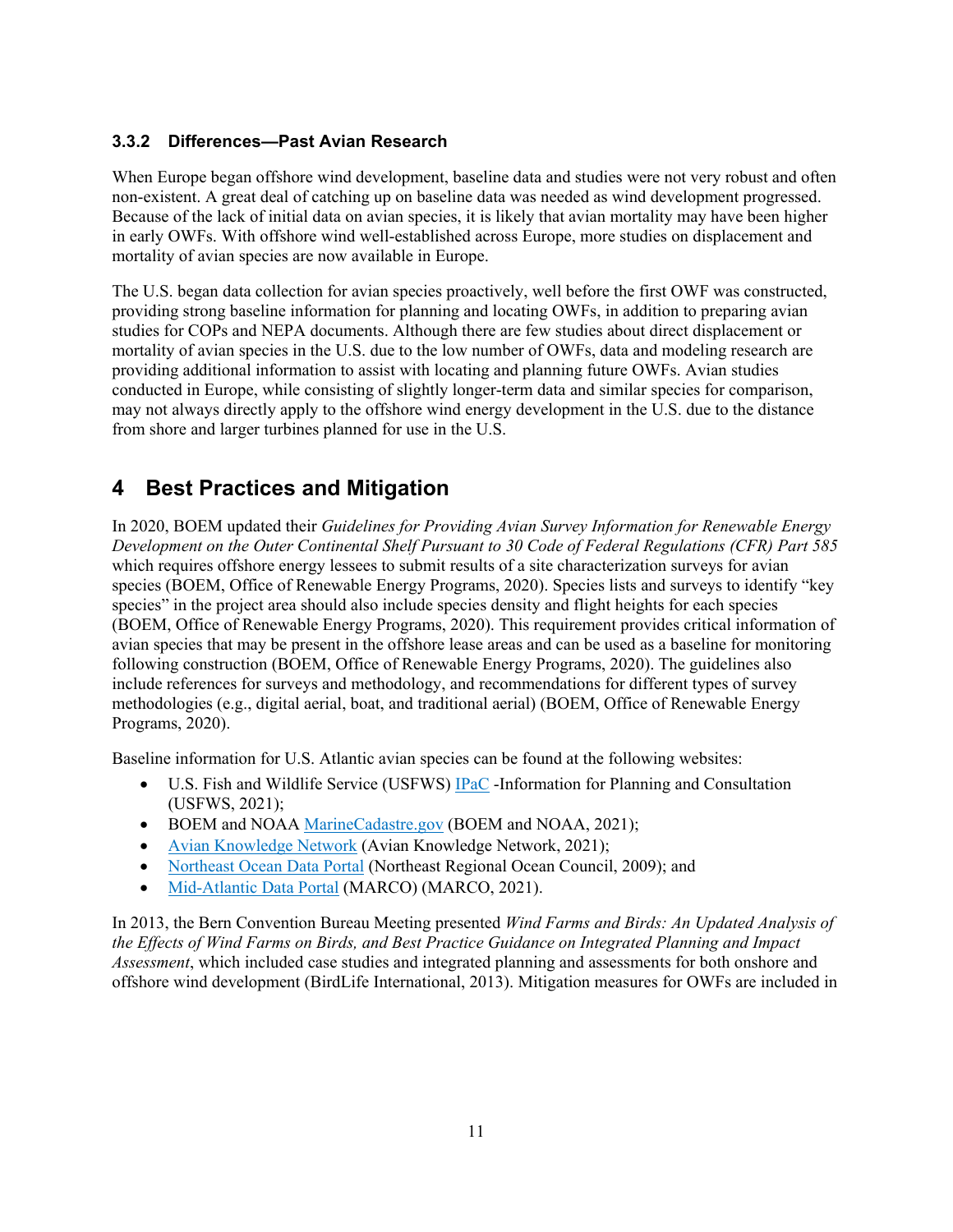this document, which lists locating OWFs away from avian populations, especially those that are most vulnerable (BirdLife International, 2013). Other options include the following modifications to:

- Site design and layout;
- Turbine design and operation; and
- Bird activity (lighting or deterrence).

There are many documents and sources listed on the BirdLife International website to support low-impact wind energy locations and minimal effects to avian and other wildlife species (BirdLife International, 2021).

# <span id="page-18-0"></span>**5 Conclusion**

To date, OWF development in Europe has evolved over time with size and technological advances in turbine size. This evolution means that there is little consistency among European OWFs. Early European wind facilities are closer to shore with smaller, faster rotating turbines, spaced close together. Facilities that are located farther offshore are often between large land masses, such as those located within the North Sea, which may be within flyways between land masses.

Moving forward, technology will likely become more similar between the U.S. and Europe as construction of OWFs expands along the Atlantic OCS. Presently, OWF size in the U.S. is planned to be much larger than those currently existing in Europe. Turbine size and subsequent turbine height and sweep areas are also much larger due to recent advances in technology. The scale of U.S. OWFs in planning phases will be larger and of more consistent scale than the existing OWFs in Europe.

Overall, the most important factors to consider for offshore wind and avian impacts include the following:

- Location of OWFs is critical in avoiding impacts to avian species.
- The ability to accurately determine species habitat associations, feeding ecology, space use and migration patterns within and through a proposed OWF site is key to ascertaining if the location may result in impacts to avian species.
- Use of the best available data, especially when determining avian density and distribution, habitat associations, and feeding ecology within a proposed OWF, is the most important factor to consider in providing the greatest protection for avian species.

For additional resources on avian studies, including many referenced in this document, please see [BOEM's Renewable Energy Research, Completed Studies Website.](https://www.boem.gov/renewable-energy-research-completed-studies) In addition to avian research, other important subjects such as marine mammals and economics are also found on this website.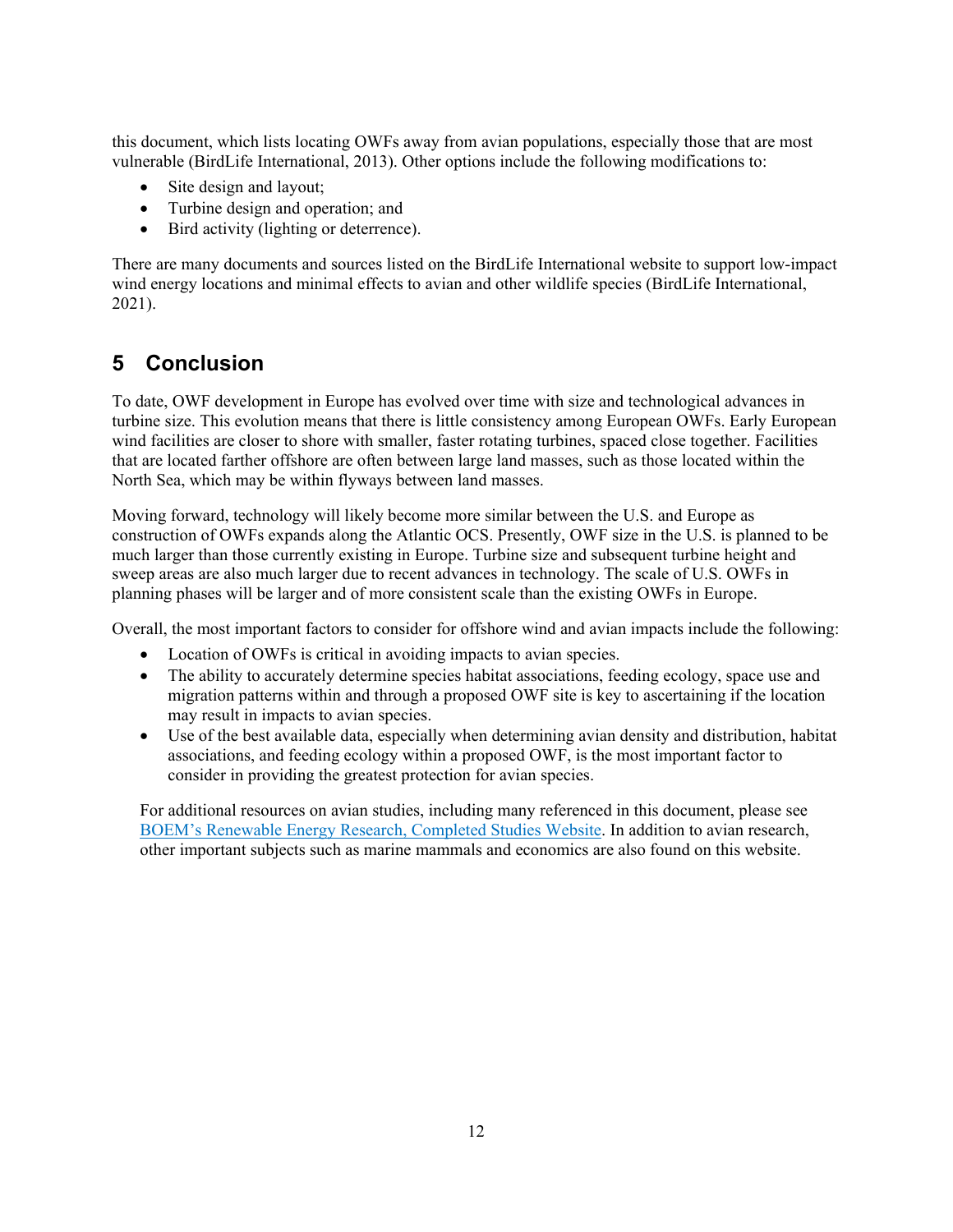# <span id="page-19-0"></span>**6 References**

4C Offshore, N.D.a. *Offshore Wind Farms in Germany.* [Online] Available at: https://www.4coffshore.com/windfarms/germany/ [Accessed 9 April 2021].

4C Offshore, N.D.b. *Block Island Offshore Wind Farm.* [Online] Available at: https://www.4coffshore.com/windfarms/united-states/block-island-united-states-us12.html [Accessed 13 April 2021].

4C Offshore, N.D.c. *Hornsea Project One Offshore Wind Farm.* [Online] Available at: https://www.4coffshore.com/windfarms/united-kingdom/hornsea-project-one-unitedkingdom-uk81.html [Accessed 12 April 2021].

4C Offshore, N.D.d. *Offshore Wind Farms in The United Kingdom.* [Online] Available at: https://www.4coffshore.com/windfarms/united-kingdom/ [Accessed 12 April 2021].

4C Offshore, N.D.e. *Offshore Wind Farms in Denmark.* [Online] Available at: https://www.4coffshore.com/windfarms/denmark/ [Accessed 12 April 2021].

4C Offshore, N.D.f. *Offshore Wind Farms in Belgium.* [Online] Available at: https://www.4coffshore.com/windfarms/belgium/ [Accessed 12 April 2021].

4C Offshore, N.D.g. *Offshore Wind Farms in The Netherlands.* [Online] Available at: https://www.4coffshore.com/windfarms/netherlands/ [Accessed 12 April 2021].

4C Offshore, N.D.h. *Offshore Wind Farms in Sweden.* [Online] Available at: https://www.4coffshore.com/windfarms/sweden/ [Accessed 12 April 2021].

4C Offshore, N.D.i. *Offshore Wind Farms in The United States.* [Online] Available at: https://www.4coffshore.com/windfarms/united-states/ [Accessed 12 April 2021].

4C Offshore, N.D.j. *Offshore Wind Farms in Ireland.* [Online] Available at: https://www.4coffshore.com/windfarms/ireland/ [Accessed 13 April 2021].

4C Offshore, N.D.k. *Offshore Wind Farms in Norway.* [Online] Available at: https://www.4coffshore.com/windfarms/norway/ [Accessed 13 April 2021].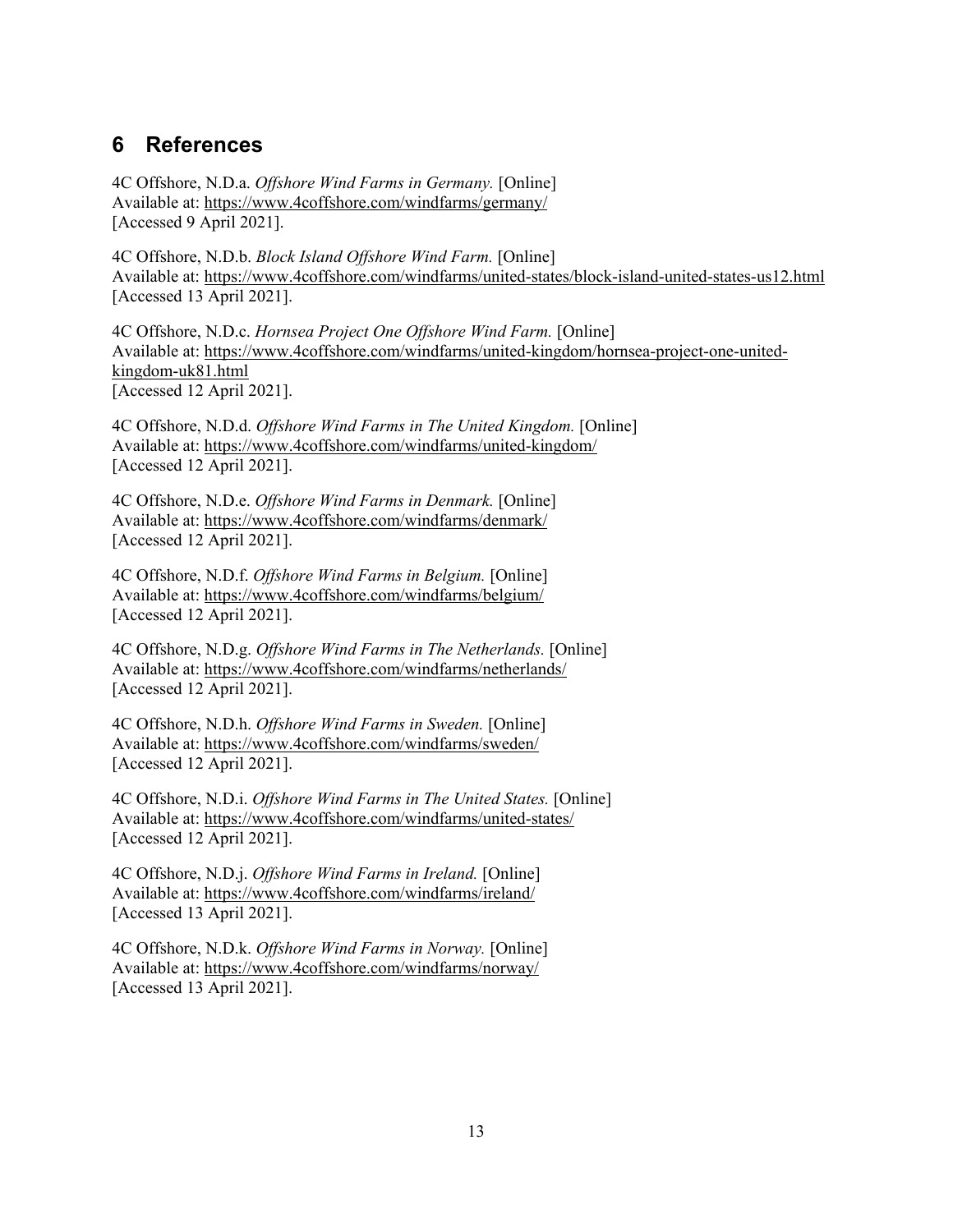4C Offshore, N.D.l. *Offshore Wind Farms in Finland.* [Online] Available at: https://www.4coffshore.com/windfarms/finland/ [Accessed 13 April 2021].

4C Offshore, N.D.. *Offshore Wind Map.* [Online] Available at: https://www.4coffshore.com/offshorewind/ [Accessed 12 April 2021].

Allison, T. D., Perkins, S. & Perry, M., 2009. *Determining ight-time Distribution of Lon-tailed Ducks Using Satellite Telemetry,* Herndon: U.S. Department of the Interior, Minerals Management Service.

Atlantic Shores Offshore Wind, N.D.. *Wind Facts.* [Online] Available at: https://www.atlanticshoreswind.com/resources/windfacts/#:~:text=Atlantic%20Shores%20has%20a%20183%2C353,for%20thousands%20across%20the%20 region [Accessed 13 April 2021].

Avian Knowledge Network, 2021. *Avian Knowledge Network.* [Online] Available at: https://avianknowledge.net/ [Accessed 19 April 2021].

Band, B., 2012. *Using a Collision Risk Model to Assess Bird Collision Risks for Offshore Windfarms,* s.l.: The Crown Estate, Strategic Ornithological Support Services Programme.

BirdLife International, 2013. *Wind Farms and Birds: An Updated Analysis of the Effects of Wind Farms on Birds, and Best Practice Guidance on Integrated Planning and Impact Assessment,* Strasbourg: Bern Convention.

BirdLife International, 2021. *Location of Developments.* [Online] Available at: https://www.birdlife.org/worldwide/policy/location-developments [Accessed 19 April 2021].

BOEM and NOAA, 2021. *MarineCadastre.gov.* [Online] Available at: https://marinecadastre.gov/ [Accessed 19 April 2021].

BOEM Environmental Studies Program, 2020. *Studies Development Plan 2021-2022,* Washington: BOEM.

BOEM, Office of Renewable Energy Programs, 2020. *Guidelines for Providing Avian Survey Information for Renewable Energy Development on the Outer Continental Shelf Pursuant to 30 CFR Part 585,* s.l.: U.S. Department of the Interior, Bureau of Ocean Energy Management, Office of Renewable Energy Programs.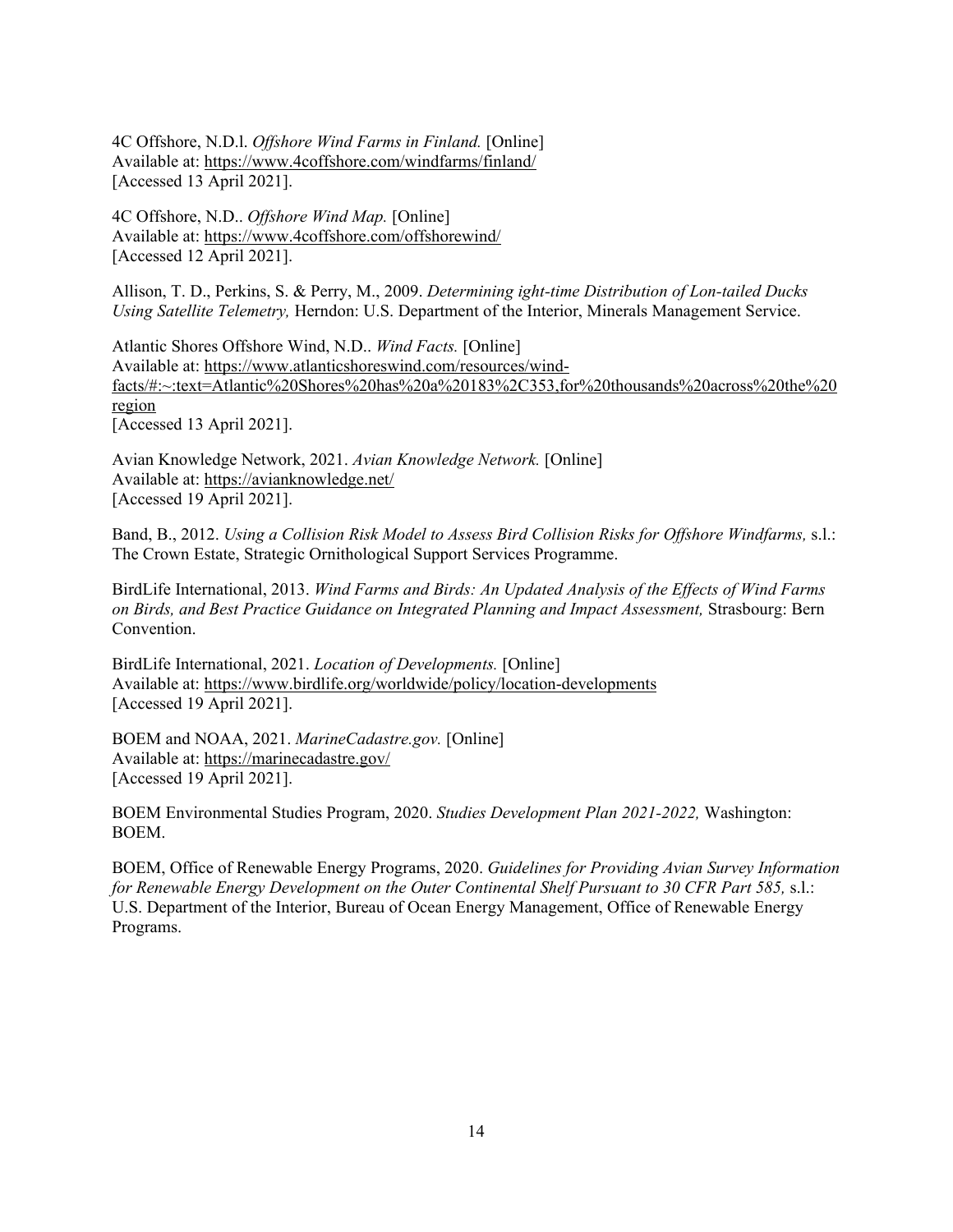BOEM, 2013. *Commercial Wind Lease Issuance and Site Assessment Activities on the Atlantic Outer Continental Shelf Offshore Rhode Island and Massachusetts, Revised Environmental Assessment,* s.l.: Bureau of Ocean Energy Management, Office of Renewaqble Energy Programs.

BOEM, N.D. c. *Renewable Energy, Regulatory Framework and Guidelines - Overview.* [Online] Available at: https://www.boem.gov/renewable-energy/regulatory-framework-and-guidelines [Accessed 20 April 2021].

BOEM, N.D.a. *Renwable Energy: Field Observations During Wind Turbine Operations at the Block Island Wind Farm, Rhode Island BOEM2019-028.* [Online] Available at: https://www.boem.gov/environment/field-observations-during-wind-turbine-operationsblock-island-wind-farm-rhode-island [Accessed 20 April 2021].

BOEM, N.D.b. *Renewable Energy: State Activities.* [Online] Available at: https://www.boem.gov/renewable-energy/state-activities [Accessed 2 June 2021].

Bradbury, G. et al., 2017. *Mapping Seabird Sensitivity to Offshore Wind Farms,* s.l.: PLOS ONE.

Buckland, S. T. et al., 2012. Aerial Surveys of Seabirds: The Advent of Digital Methods. *Journal of Applied Ecology,* Volume 49, pp. 960-967.

Bureau of Land Management, N.D.. *Wind Energy.* [Online] Available at: https://www.blm.gov/programs/energy-and-minerals/renewable-energy/wind-energy [Accessed 20 April 2021].

Christensen, T. K., Clausager, I. & Petersen, I. K., 2003. *Base-line Investigations of Birds in Relation to an Offshore WindFarm at Horns Rev, and Results from the Year of Construction,* s.l.: National Environmental Research Institute, Department of Coastal Zone Ecology.

Cleasby, I. R. et al., 2020. Identifying Important At-sea Areas for Seabirds Using Species Distribution Models and Hotspot Mapping. *Biological Conservation,* 241(108375).

Cleasby, I. R. et al., 2015. Three-dimensional Tracking of a Wide-ranging Marine Predator: Flight Heights and Vulnerability to Offshore Wind Farms. *Journal of Applied Ecology,* Volume 52, pp. 1474- 1482.

Das, D., 2013. *Offshore Wind Farms: Distance to Shore Calculation Made Easy,* Munich: ESRI Europe.

Deutsche Windguard, 2018. *Capacity Densities of Eurpean Offshore Wind Farms,* Hamburg: s.n.

Dominion Energy, 2020. *Delivering Wind Power.* [Online] Available at: https://coastalvawind.com/about-offshore-wind/delivering-wind-power.aspx#sec3 [Accessed 15 April 2021].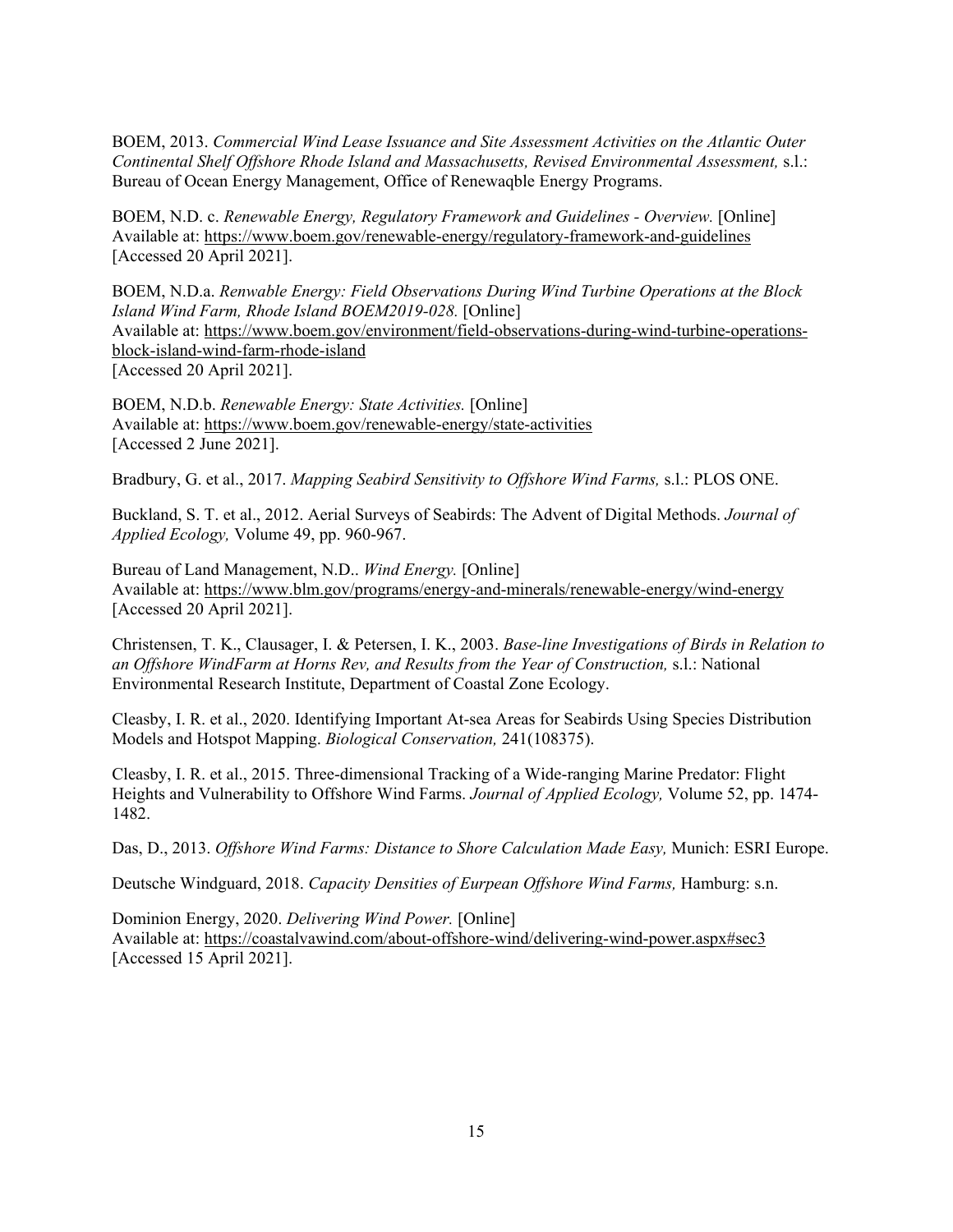European Commission, 2020. *The Wildlife Sensity Mapping Manual: Practical Guidance for Renewable Energy Planning in the European Union,* Brussels: European Commission.

European Environment Agency, 2018. *Marine Protected Areas.* [Online] Available at: https://www.eea.europa.eu/themes/water/europes-seas-and-coasts/assessments/marineprotected-areas

[Accessed 20 April 2021].

European Wind Energy Association, 2014. *The European Offshore Wind Industry: Key Trends and Statistics 2013,* Brussels: EWEA.

European Wind Energy Association, 2015. *The European Offshore Wind Industry: Key Trends and Statistics 2014,* Brussels: EWEA.

Fox, A. D. & Petersen, I. K., 2019. *Reasearchgate.* [Online] Available at: https://www.researchgate.net/publication/335703152 Offshore wind farms and their effects on birds [Accessed 19 April 2021].

Furness, R. W., Wade, H. M. & Masden, E., 2013. Assessing Vulnerability of Marine Bird Populations to Offshore Wind Farms. *Journal of Environmental Management,* Volume 119, pp. 56-66.

Gehring, J., Kerlinger, P. & Manville II, A. M., 2009. Communication Towers, Lights, and Birds: Successful Methods of Reducing the Frequency of Avian Collisions. *Ecological Applications,* 19(2), pp. 505-514.

General Electric, 2015. *GE's Haliade 150-6MW High Yield Offshore Wind Turbine*. [Online] Available at: https://www.ge.com/renewableenergy/sites/default/files/related\_documents/wind-offshorehaliade-wind-turbine.pdf [Accessed 12 April 2021].

General Electric, 2019. *Orsted to Pioneer Deployment of GE's Next Generation Offshore Wind Turbine.*  [Online] Available at: https://www.ge.com/news/press-releases/orsted-pioneer-deployment-ge-next-generationoffshore-wind-turbine [Accessed 18 April 2021].

Green, R. M. W., Burton, N. H. K. & Cook, A. S. C. P., 2020. *Pilot Tracking Study of the Migratory Movements of Shelduck to Inform Understanding of Potential Interactions with Offshore Wind Farms in the North Sea,* Thetford: British Trust for Ornithology.

International Renewable Energy Agency, N.D.. *Wind Energy.* [Online] Available at: https://www.irena.org/wind [Accessed 15 April 2021].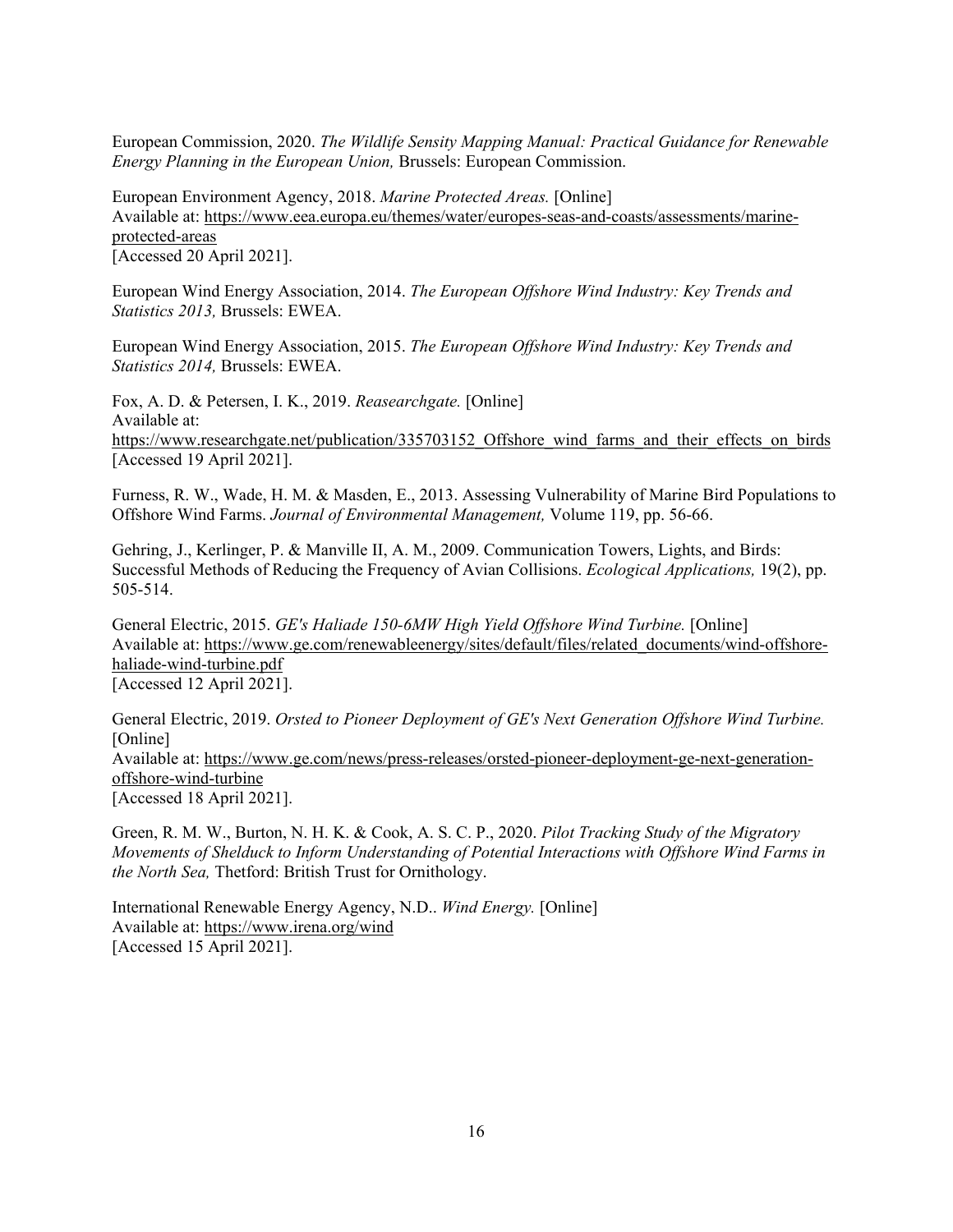Johnston, A. et al., 2014. Modelling Flight Heights of Marine Birds to More Accurately Assess Collision Risk wtih Offshore Wind Turbines. *Journal of Applied Ecology,* Volume 51, pp. 31-41.

Jones, M. & Leirness, J. B., 2015. *Atlantic Marine Assessment Program for Protected Species (AMAPPS): Aerial Seabird Surveys 2010-2014,* s.l.: U.S. Fish and Wildlife Service, Division of Migratory Birds, Northeast Region.

Langston, R. H. W., 2013. Birds and Wind Projects Across the Pond: A U.K. Perspective. *Wildlife Society Bulletin,* 37(1), pp. 5-18.

Lapena, B. P., Wijnberg, K. M., Hulscher, S. J. M. H. & Stein, A., 2010. Environmental Impact Assessment of Offshore Wind Farms: A Simlation-Based Approach. *Journal of Applied Ecology,* 47(5), pp. 1110-1118.

LIFE EuroBirdPortal, 2021. *EuroBirdPortal.* [Online] Available at: https://www.eurobirdportal.org/ebp/en/#home/CHRRID/r52weeks/STEHIR/r52weeks/ [Accessed 19 April 2021].

Loring, P. H. et al., 2020. *Tracking Movements of Migratory Shorebirds in the US Atlantic Outer Continental Shelf Region,* Sterling: U.S. Department of the Interior, Bureau of Ocean Energy Management.

Loring, P. H. et al., 2019. *Tracking Offshore Occurrence of Common Terns, Endangered Roseate Terns, and Threatened Piping Plovers with VHF Arrays,* Sterling: U.S. Department of the Interior, Bureau of Ocean Energy Management.

Loring, P. H. et al., 2014. Habitat Use and Selection of Black Scoters in Southern New England and Siting of Offshore Wind Energy Facilities. *The Journal of Wildlife Management,* 78(4), pp. 645-656.

MANEM Waterbird Working Group, 2006. *Waterbird Conservation Plan for the Mid-Atlantic/New England/Maritimes Region: 2006-2010,* s.l.: MANEM Waterbird Working Group.

MARCO, 2021. *MARCO: Mid-Atlantic Data Portal.* [Online] Available at: https://portal.midatlanticocean.org/ [Accessed 2 June 2021].

Musial, W., 2018. *Offshore Wind Energy Facilty Characteristics.* s.l., s.n.

National Audubon Society, 2020. *Audubon.* [Online] Available at: https://www.audubon.org/news/wind-power-and-birds [Accessed 19 April 2021].

National Marine Protected Areas Center, N.D.. *Marine Protected Areas.* [Online] Available at: https://marineprotectedareas.noaa.gov/ [Accessed 20 April 2021].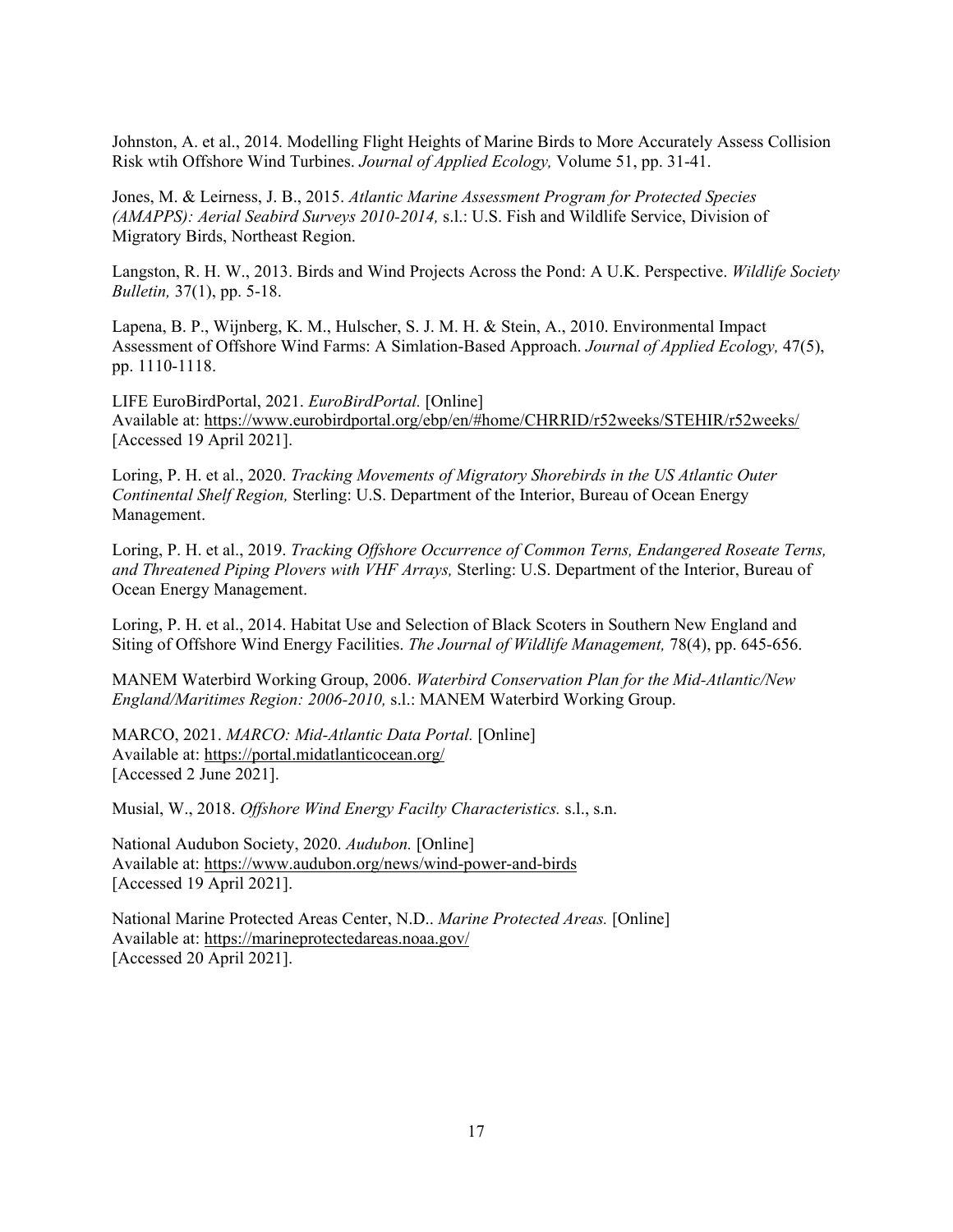National Renewable Energy Laboratory, 2012. *U.S. Renewable Energy Technical Potentials: A GIS-Based Analysis.* [Online] Available at: https://www.nrel.gov/docs/fy12osti/51946.pdf [Accessed 13 April 2021].

National Renewable Energy Laboratory, 2020. *NREL.* [Online] Available at: https://www.nrel.gov/news/program/2020/2019-offshore-wind-data.html [Accessed 20 April 2021].

NatureScot, 2020. *NatureScot Information Note: The Effect of Avitation Obstruction Lighting on Birds at Wind Turbines, Communication Towers and Other Structures.* [Online] Available at: https://www.nature.scot/information-note-effect-aviation-obstruction-lighting-birds-windturbines-communication-towers-and [Accessed 21 April 2021].

New York State Energy and Research Develpment Authority, 2020. *Stakeholder Workshop: Scientific Research Framework to Understand the Effects of Offshore Wind Energy Development on Birds and Bats in the Eastern United States, Building Energy Exchange, March 4-6, 2020, New York: New York State* Energy and Research Develpment Authority.

NOAA, 2020. *Resources - Atlantic Marine Assessment Program for Protected Species.* [Online] Available at: https://www.fisheries.noaa.gov/resource/publication-database/atlantic-marine-assessmentprogram-protected-species [Accessed 20 April 2021].

Normandeau Associates, Inc., 2014. *Acoustic Monitoring of Temporal and Spatial Abundance of Birds Near Outer Continental Shelf Structures: Synthesis Report,* Herndon: U.S. Department of the Interior, Bureau of Ocean Energy Management.

Northeast Ocean Data, 2021. *Northeast Ocean Data - Data Explorer.* [Online] Available at: https://www.northeastoceandata.org/data-explorer/ [Accessed 20 April 2021].

Northeast Regional Ocean Council, 2009. *Northeast Ocean Data Portal.* [Online] Available at: https://www.northeastoceandata.org/ [Accessed 2 June 2021].

O'Connell, A. F., Gardner, B., Gilbert, A. T. & Laurent, K., 2009. *Compendium of Avian Occurrence Information for the Continental Shelf Waters along the Atlantic Coast of the United States, Final Report (Database Section - Seabirds),* s.l.: U.S. Department of the Interior, Geological Survey and Bureau of Ocean Energy Management Headquarters.

O'Connell, A., Spiegel, C. S. & Johnson, S., 2011. *Compendium of Avian Occurrence Information for the Continental Shelf Waters along the Atlantic Coast of the United States, Final Report (Database Section - Shorebirds).,* Beltsville: U.S. Department of the Interior, Bureau of Ocean Energy Management Headquarters.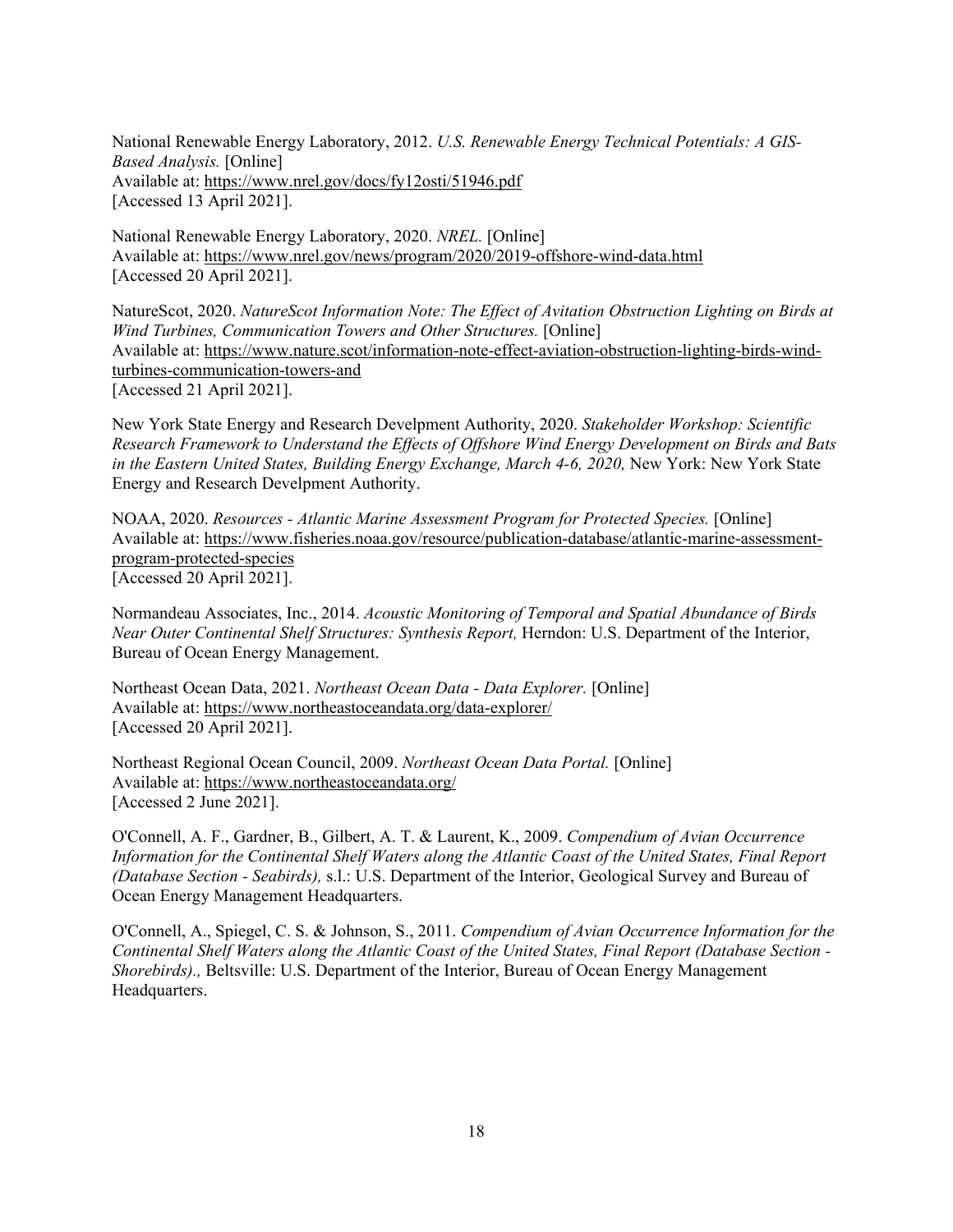Orr, T., Wood, S., Drunsic, M. & Perkins, G., 2016. *Development of Guidance for Lighting of Offshore Wind Turbines Beyond 12 Nautical Miles,* Sterling: U.S. Department of the Interior, Bureau of Ocean Energy Management, Office of Renewable Energy Programs.

Orsted, 2019. *1991-2001 The First Offshore Wind Farms.* [Online] Available at: https://orsted.com/en/about-us/whitepapers/making-green-energy-affordable/1991-to-2001 the-first-offshore-wind-farms [Accessed 14 April 2021].

Orsted, 2019a. *2002-2011 Scaling Up.* [Online] Available at: https://orsted.com/en/about-us/whitepapers/making-green-energy-affordable/2002-to-2011 scaling-up [Accessed 16 April 2021].

Orsted, 2019b. *2012-2017 Driving Down Costs.* [Online] Available at: https://orsted.com/en/about-us/whitepapers/making-green-energy-affordable/2012-to-2017 driving-down-costs [Accessed 13 April 2021].

Paton, P. W. C. et al., 2021. *Assessing Movements of Birds Using Digitally-coded VHF Transmitters: A Validation Study,* Sterling: U.S. Department of the Interior, Bureau of Ocean Energy Management.

Peschko, V. et al., 2020. Effects of Offshore Windfarms on Seabird Abundance: Strong Effects in Spring and in the Breeding Season. *Marine Environmental Research,* 162(105157).

Plonczkier, P. & Simms, I. C., 2012. Radar Monitoring of Migratin Pink-footed Geese: Behavioural Responses to Offshore Wind Farm Development. *Journal of Applied Ecology,* Volume 49, pp. 1187- 1194.

Poot, H. et al., 2008. Green Light for Nocturnally Migrating Birds. *Ecology and Society,* 13(2).

Power Technology, N.D.. *Revolution Wind Farm Project.* [Online] Available at: https://www.power-technology.com/projects/revolution-wind-farm-project/ [Accessed 12 April 2021].

Rexstad, E. & Buckland, S., n.d. *Displacement Analysis Boat Surveys Kentish Flats,* Buchanan Gardens: Center for Research into Ecological and Environmental Modelling.

Siemens Gamesa, 2009. *Outstanding Efficiency.* [Online] Available at: https://pdf.archiexpo.com/pdf/siemens-gamesa/swt-23-93/88089-134477.html [Accessed 13 April 2021].

Siemens Gamesa, 2011. *New Dimensions.* [Online] Available at: https://pdf.archiexpo.com/pdf/siemens-gamesa/swt-36-107/88089-134485-\_6.html

Siemens Gamesa, N.D.a. *SG 8.0-167 DD.* [Online] Available at: https://www.siemensgamesa.com/en-int/products-and-services/offshore/wind-turbine-sg-8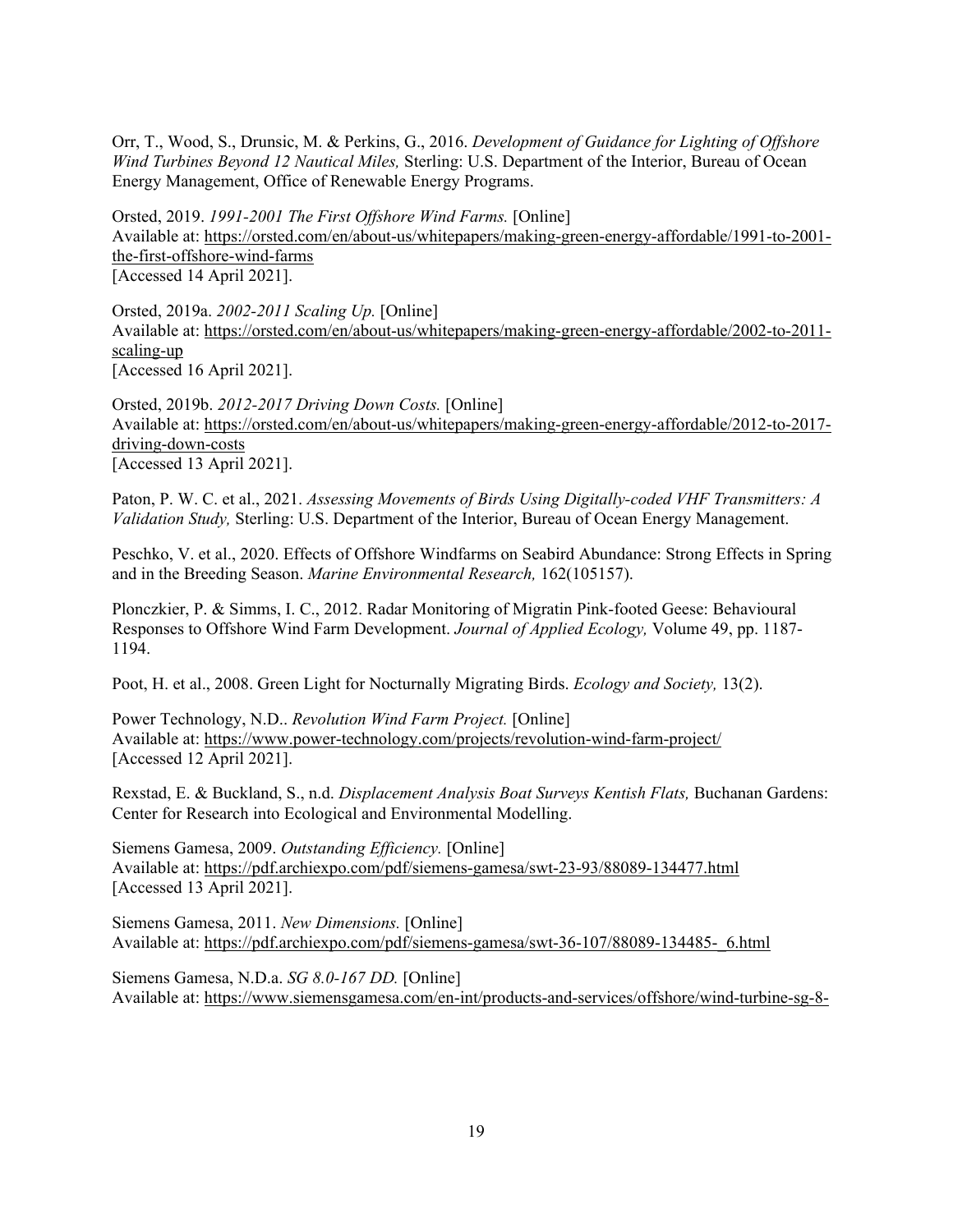0-167-dd [Accessed 12 April 2021].

Siemens Gamesa, N.D.. *SWT-6.0-154 Offshore Turbine.* [Online] Available at: https://www.siemensgamesa.com/products-and-services/offshore/wind-turbine-swt-6-0-154 [Accessed 13 April 2021].

Skov, H. et al., 2018. ORJIP Bird Collision and Avoidance Study. Final report – April 2018. The Carbon Trust. United Kingdom. 247 pp.

Spiegel, C. S. et al., 2017. *Determining Fine-scale Use and Movement Patterns of Diving Bird Species in Federal Waters of the Mid-Atlantic United States Using Satellite Telemetry,* Sterling: U.S. Department of the Interior, Bureau of Ocean Energy Management.

State of California, 2021. *CEQA.* [Online] Available at: https://ceqanet.opr.ca.gov/1982050303/2 [Accessed 20 April 2021].

Stenhouse, I. J. et al., 2020. Assessing the exposure of three diving bird species to offshore wind areas on the U.S. Atlantic Outer Continental Shelf using Satellite Telemetry. *Diversity and Distributions,* 26(12), pp. 1703-1714.

Thaxter, C. B. et al., 2018. Dodging the Blades: New Insights into Three-dimensional Space Use of Offhore Wind Farms by Lesser Black-backed Gulls (Larus fuscus). *Marine Ecology Progress Series,*  Volume 587, pp. 247-253.

The Crown Estate, 2019. *The Crown Estate.* [Online] Available at: https://www.thecrownestate.co.uk/en-gb/media-and-insights/news/2019-the-crown-estatelaunches-the-uk-s-first-major-offshore-wind-leasing-round-in-a-decade-opening-up-the-opportunity-forat-least-7gw-of-new-clean-energy/ [Accessed 19 April 2021].

The Renewables Consulting Group, LLC, 2018. *Analysis of Turbine Layouts and Spacing Between Wind Farms for Potential New York State Offshore Wind Development,* New York: New York State Energy Research and Development Authority.

The White House, 2021. *The White House: Briefing Room.* [Online] Available at: https://www.whitehouse.gov/briefing-room/statements-releases/2021/03/29/fact-sheetbiden-administration-jumpstarts-offshore-wind-energy-projects-to-create-jobs/ [Accessed 19 April 2021].

The Wind Power, 2021a. *V80/2000.* [Online] Available at: https://www.thewindpower.net/turbine\_en\_30\_vestas\_v80-2000.php [Accessed 13 April 2021].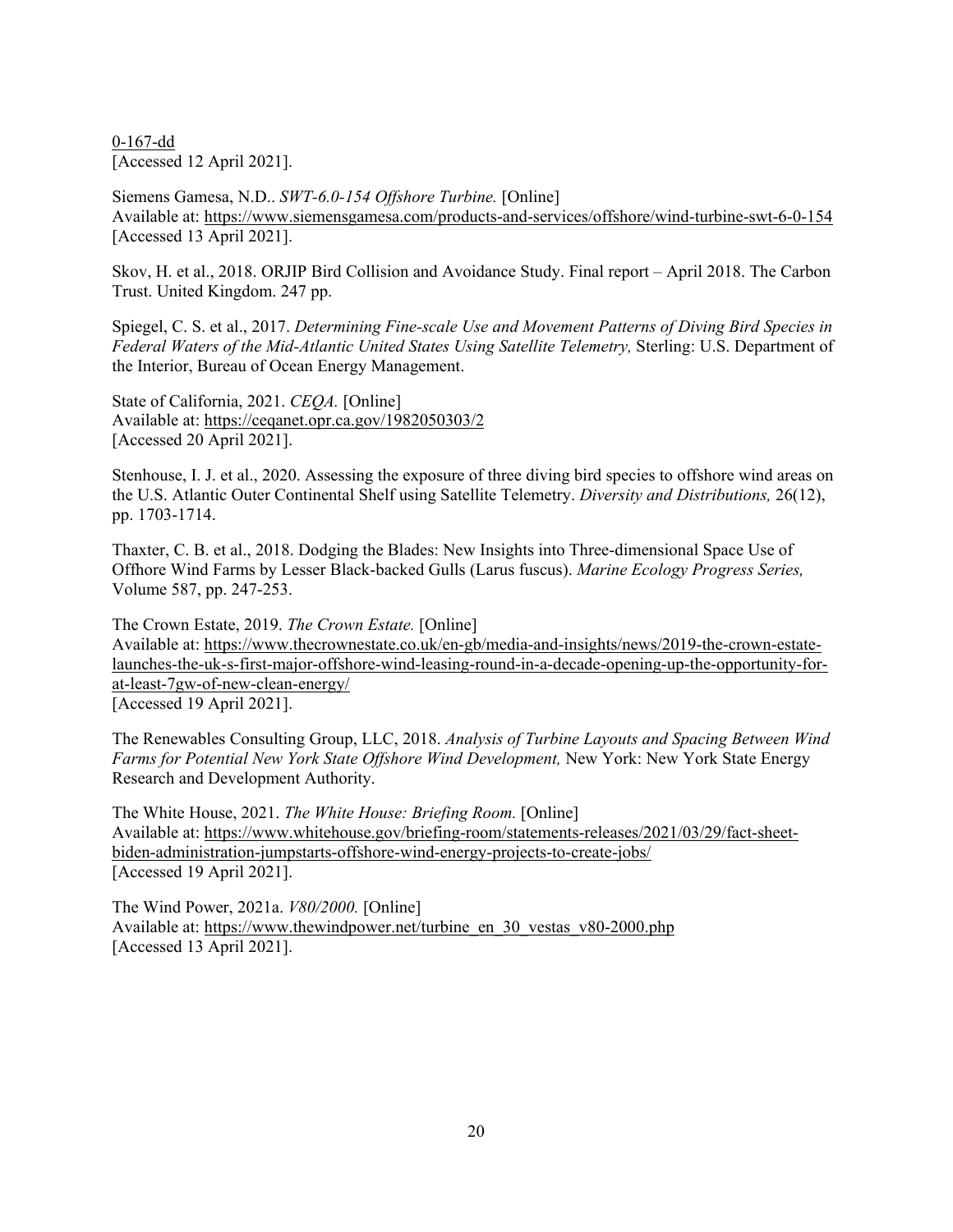The Wind Power, 2021. *V39/500.* [Online] Available at: https://www.thewindpower.net/turbine\_en\_169\_vestas\_v39-500.php [Accessed 13 April 2021].

The Wind Power, N.D.. *Databases and Reports.* [Online] Available at: https://www.thewindpower.net/index.php [Accessed 13 April 2021].

U.S. Energy Information Administration, 2015. *First Offshore Wind Farm in the United States Begins Construction.* [Online] Available at: https://www.eia.gov/todayinenergy/detail.php?id=22512 [Accessed 14 April 2021].

U.S. Fish and Wildlife Service (USFWS), 2020. *Inside Region 3.* [Online] Available at: https://www.fws.gov/midwest/insider3/June18Story3.htm [Accessed 21 April 2021].

USFWS, 2021. *IPaC -Information for Planning and Conservation.* [Online] Available at: https://ecos.fws.gov/ipac/ [Accessed 19 April 2021].

Vanermen, N. et al., 2013. *Bird Monitoring a Offshore Wind Farms in the Belgian part of the North Sea: Assessing Seabird Displacement Effects,* Brussel: Instituut voor Natuur- en Bosonderzoek.

Vestas, 2000. *V47-660kW.* [Online] Available at: https://sti2d.ecolelamache.org/ressources/EE/premiere/TP/serie%202/Vestas\_V47.pdf [Accessed 13 April 2021].

Vestas, 2011. *Vestas V164-8.0 MW.* [Online] Available at: https://pdf.archiexpo.com/pdf/vestas/vestas-v164-80-mw/88087-134417.html [Accessed 12 April 2021].

Vestas, 2013. *V90 3.0 MW.* [Online] Available at: https://pdf.archiexpo.com/pdf/vestas/v90-30-mw/88087-281441-\_12.html [Accessed 14 April 2021].

Vestas, 2021. *4MW Platform.* [Online] Available at: https://nozebra.ipapercms.dk/Vestas/Communication/Productbrochure/4MWbrochure/4mwplatform-brochure-q4-2020/?page=1 [Accessed 13 April 2021].

Viet, R. R. et al., 2015. *Pelagic Seabirds off the East Coast of the United States 2008-2013,* Sterling, VA: U.S. Department of the Interior, Bureau of Ocean Energy Management, Office of Renewable Energy Programs.